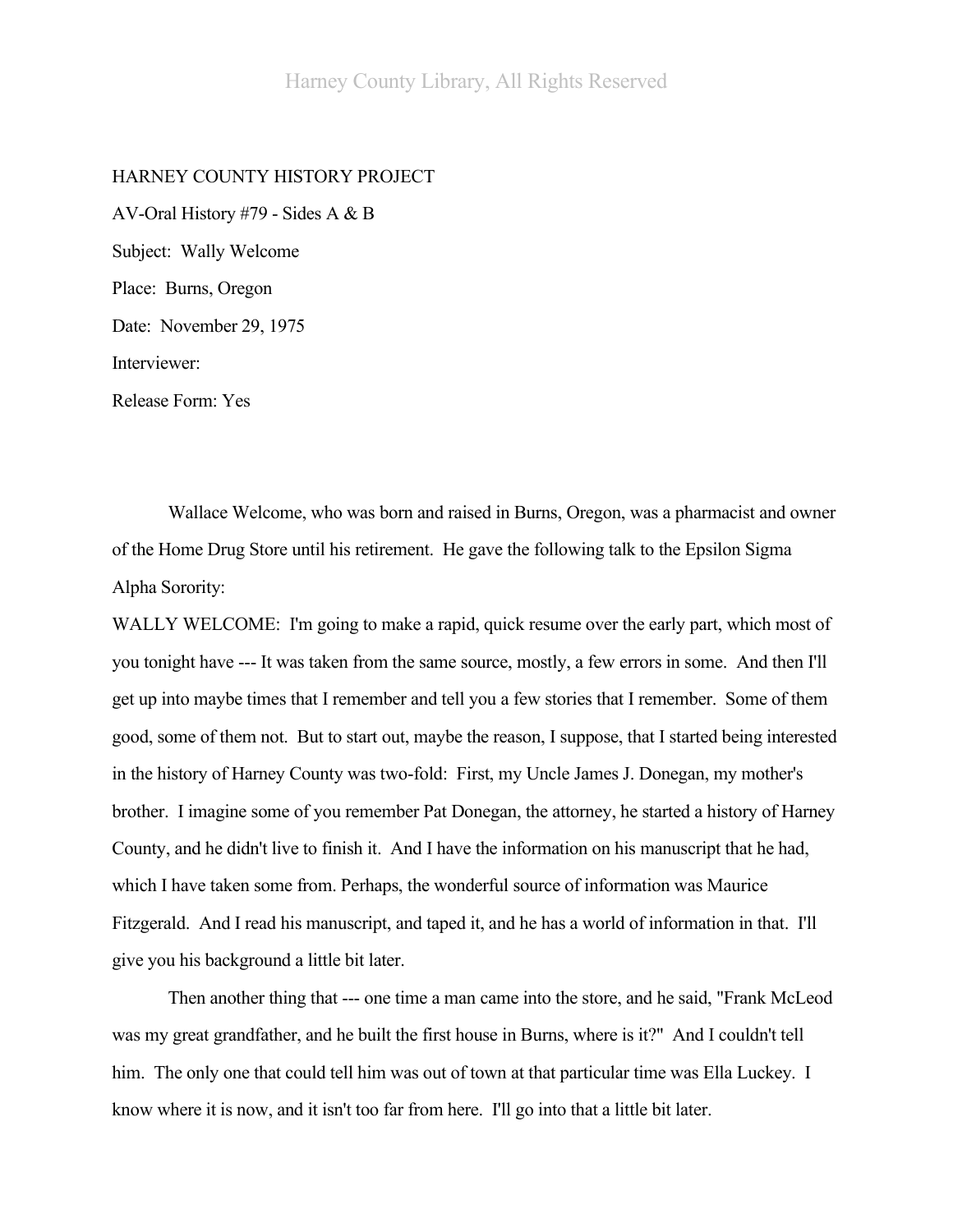But it is really interesting because about two or three times a week, why there's someone that's phoning up --- it's amazing how they dig into an old trunk, and they find some relative that's

been out here in the '90's and '80's. A couple of weeks ago, why even ... King's grandfather, why his brother, I don't think you knew him, Bill King, he lives over in Fruitland now, came from the Willamette Valley. His grandmother was a Bussey, who married Kiger, who Kiger Gorge is named after. He's been back twice and will be back again wanting information.

Another thing that I think is interesting about the county; last January there was a letter from Dalley, back in Nebraska. And they had done just exactly that, had gone through an old trunk and had found out --- and they said, "Why my uncle owned a great big ranch out in Harney County. We thought it was Nevada. We wrote to Nevada, and we couldn't find out. And his name was Lester J. ... and he was married, we think he was married twice. And if you have any information ..." So, I checked up on it and there was no record of the marriage. Although the first marriage recorded in Harney County was in 1889, in June. And the records, it would have been marriage records at Canyon City, would have been over there. And they did have a fire there; they may have been destroyed in that. But anyway, to get back to the big ranch, why I checked up on it and I found out that he had owned 160 acres down about fifteen miles from the Nevada border. And he had sold that land to, it said in that to a man named Hardin. And I thought they probably meant Riley and Hardin, who owned the Double O before Hanley did. In checking out, the only records of any patents he had at all, was 160 acres in Trout Creek. And he had got that from the land when the land office was Lakeview. He had a patent on that. It's owned by Hendricks now. And he had taken that out in 1887, and it wasn't filed until 1892. Which I wrote and told them that it might have looked like that he sold it, when he sold it to an Oregon Butcher Company from California. They called it Oregon Butcher Company. It looked like from the record; he may have sold it before he owned it. But that wasn't the case, because at that particular time the county seat was in Grant County, at Canyon City. And from the Nevada Line to Canyon City, it would be quite a ways. And the reason for the, you find many examples of where they did that, and one particular reason wasn't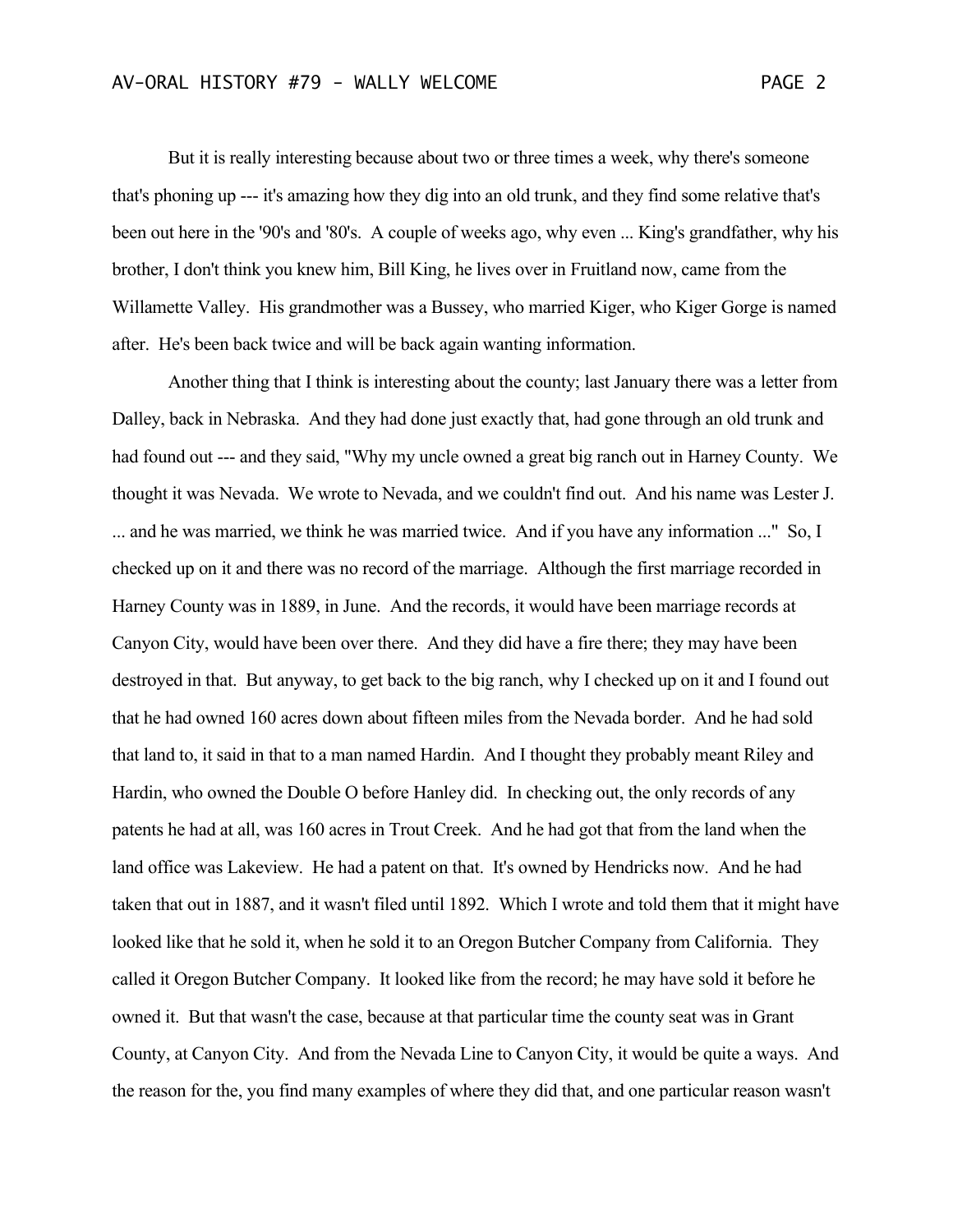to evade taxes, it was to stay off of the tax roll, because they didn't want jury duty. That was the main reason.

To get back, my grandfather, after the Civil War, came west to Nevada and California, and had a harness and saddle shop. He had a patent on a tree, called the Welcome Tree. I have two of the saddles now. He was in Northern California when French came through. He told him what a wonderful area this would be up in here for a saddle and harness shop, because there wasn't any here. So, he came up in April of 1888, looked it over, and came back the next month to move the family. My father, and my aunt, and my three uncles, they were all born in California, so that was how he was out there.

My mother, who was the sister of James Donegan, had come out to work for Hanley. They were from Jacksonville, Oregon. My Grandfather Donegan had gone into Jacksonville in 1854 and opened a blacksmith shop. And when my uncle was out here, why they needed a teacher, so she came out here in 1900 to teach school. Can you imagine? I suppose --- I went over parts of that same road a year ago last summer. But anyway, to get from Jacksonville, they had to take the train up to Portland, from Portland down to Huntington, and a horse drawn stage from Huntington over through Vale, over the Bendire Mountains, over to the Agency Ranch, which is the Beulah Dam now, where they stayed all night. Then when they came in here, and many times she said she was sick. It was the last of August and it was hot, and she was sick to her stomach, and nauseated, and she said when she got into Burns, she said, "If I could have gone, I would have certainly have left, and I would have never come back!" (Laughter)

But her sister was here, and her brother, and she would laugh about that many years later when she would go back to that area of Jacksonville. And many years later she said the thought always struck her, that when she first arrived in Burns, if she had the opportunity, she certainly would have gone. But she said, "Now you couldn't move me back to Southern Oregon." So that's pretty much the way it is.

But I think most all of you are familiar with the first record possibly of any credence of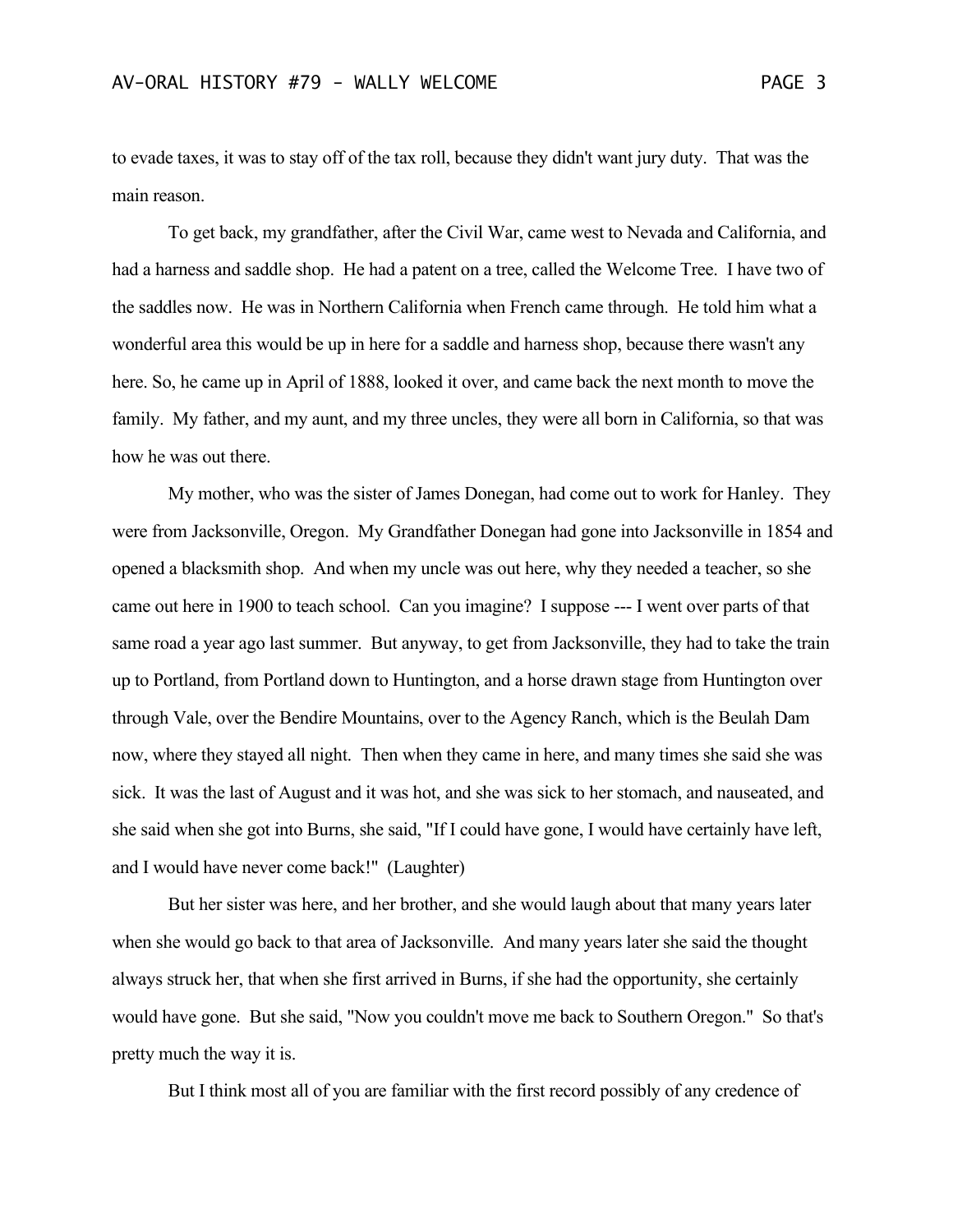anyone venturing into Harney Valley at all, is Antoine Sylvaile and Peter S. Ogden. That's spelled S Y V A I L E. What the Silvies River was named. And Ogden had came down, came from the east and settled around, I mean didn't settle, but looked at Malheur and Harney Lake. And you can get all that record, as I say you can read all that in the Ogden Journals and find out about that area. I mean when they were here and came back in the next year. They were here in 1826, '27, '28.

But there wasn't much game like you would think, you know, in the area at that time. Around the lakes why there were a few birds and that was all. And not too many Indians, and the Indians were practically starving, I mean, at that time.

So they were, Ogden and the fur traders that came in --- And the country really didn't open up until Oregon became a state in 1859, and the land grants, the government gave to the State of Oregon land, people could take patents on. But there were Indian problems. And the miners were coming up from the southeast headed for Canyon City in 1862.

So, the Army was sent out to explore different areas, and one of them, which I was going to bring down, I loaned it out to someone, I don't have it, was Captain Wallen that was sent out. When he left The Dalles area and came down through Klamath, across Klamath, they crossed over between the Wagontire area and across into Harney Lake. Named Harney Lake after General Harney, who was the Commanding General, Department of Oregon. At that time, he was at Fort Vancouver.

But anyway, Dave Williams, who works for the Washington State Highway, a year ago last Fourth of July, he was hunting rocks out, twelve miles from Wagontire, between Wagontire and Riley, which is a big area. He did a real fine job, because a year later he came back, he went out again and didn't find anything. He found that this cannonball was all encrusted over. He took all the entrustment off of it. Said he'd wished he'd left it on. He didn't know what it was. Went back and got his metal detector and found 29 buried in one place, and 30 buried in another place right in the same area. And he brought one in for the museum. A person offered him \$15 a cannonball to buy all of them. But he wouldn't sell any of them because he thought they should be in a museum.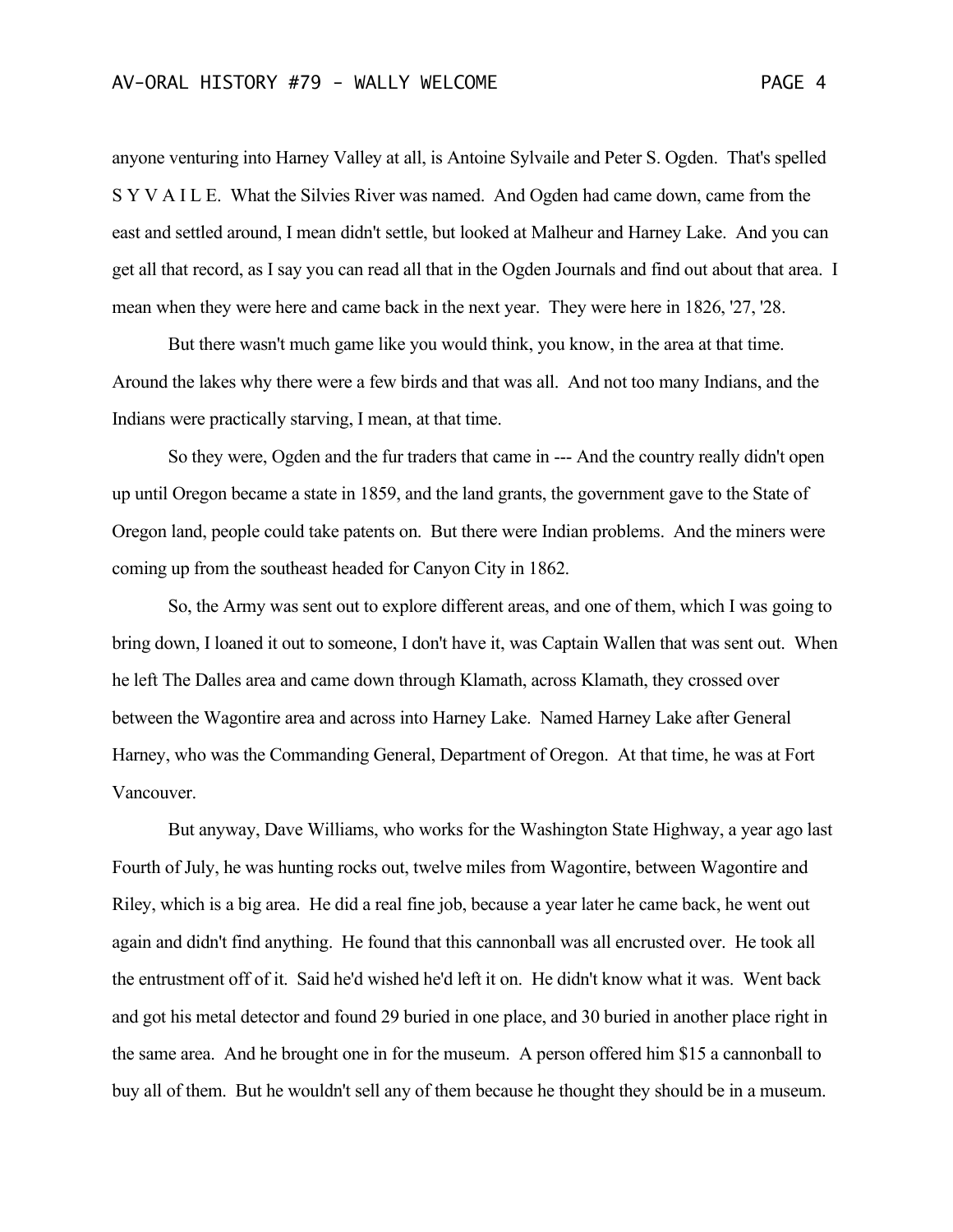He got interested in it. He researched it from the army, of Washington and Oregon's Department, and they dated that the type at that Howitzer, that four-pound cast iron cannonball was between 1826 and 1860. That was the time that the Howitzer was manufactured. With that they broke down and showed how on one mule they would carry the bell; they got the cannon balls on the other.

At first he had surmised that it may have been in the 1878's. But from the record that he found out that he had also had with the Wallen report of 1859, when he come out this way at the lakes. Some of it was brief, some of it was dim, along with the early maps that you can find with those early maps, which I'm sorry I don't have. I loaned them out and I didn't get them back. But it shows different names that you find on the names now.

But anyway, it was nice I thought, that he took the trouble to come in. And he said he'd been out again hunting. And he said, "You may not find anything, and you may find some more." We went out and looked, and we found out where he dug them up. But we didn't look, we took a couple of metal detectors, we didn't find anything at all, but you might. But it's quite a big area over in that area. In fact, in 1859, I mean, Wallen came out with the report he had, what the country must have been. They said they went as far as Harney and Malheur Lake, and then on over into Idaho. DORIS WHITE: Were they fighting Indians, Wally?

WALLY: Pardon --- they were exploring. They sent them out to explore and look for sites for army camps. And also, to take a more or less, a count on what the Indian population, what their range was like, what the springs and so forth.

So, the next one that, perhaps it did come through, I think all of you are familiar with that 1845 lost wagon train, aren't you? The Meeks Cut-Off, you've read that, so there isn't any use to dwell on that. They did come through that way. My uncle (James Donegan) that started that, interviewed Mrs. Hampton who married Elijah Riggs, that was in that wagon train, which Hampton out there was named after. And that story is pretty much the same one that Tiller and Clark, it was, that had a terrible trail, you know, is pretty much the same story that all of them had told. The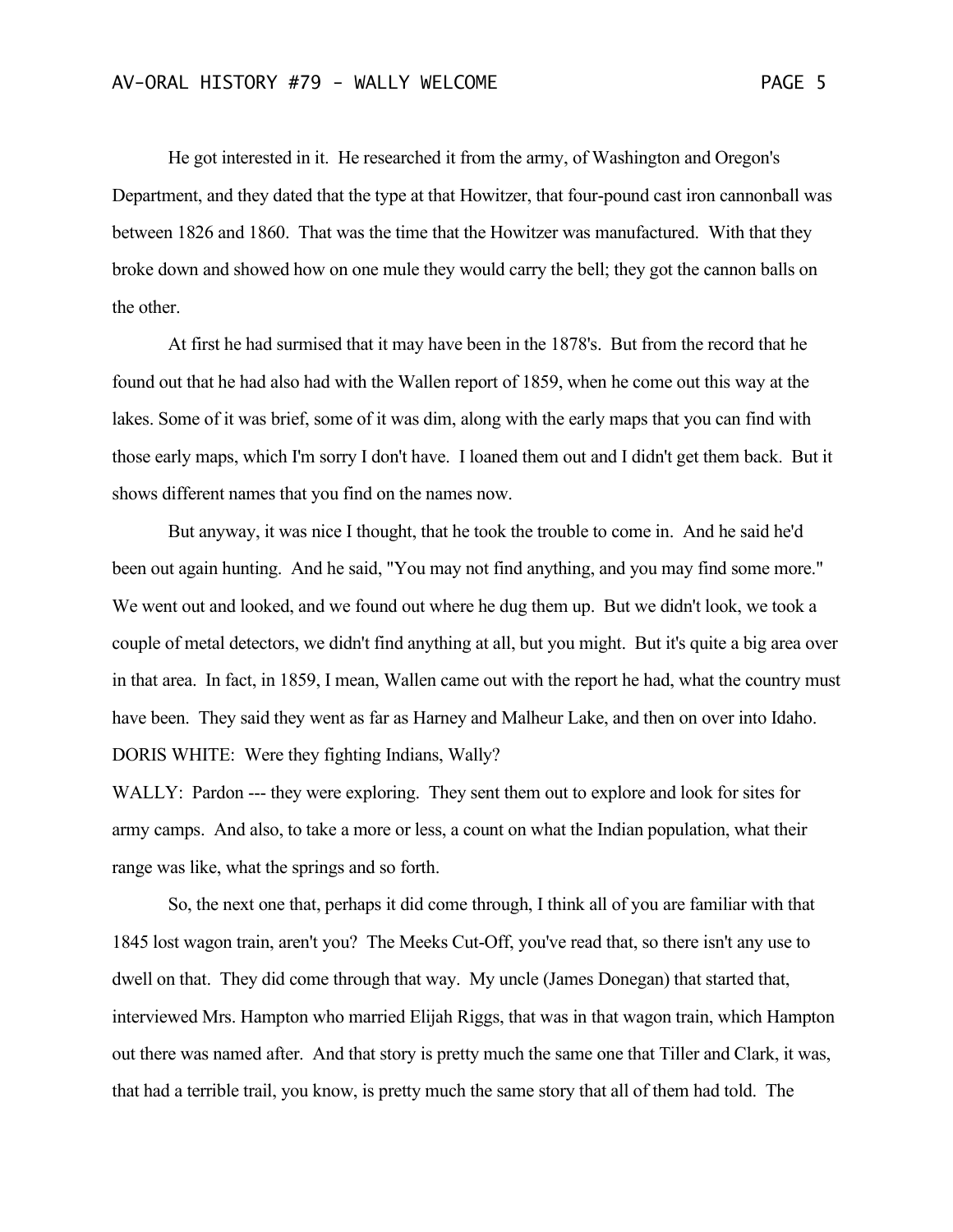Riggs family, of course, had lived here. A few relatives, distant relatives are still here. They came through in 1845.

Next one was 1853. And in that wagon train of 1853, some of those came back to settle, one of which was Old Rye Smyth. Not the Rye you knew, but his father. He had gone through in 1853, as a small boy. He went to the Willamette Valley and came back in 1872 with the family of Smyth's, as we call it. And they settled where the Hines Mill is, at the warm springs.

That was a terrible winter that year. Riddle had told them it was nicer out in the Happy Valley, Diamond Valley area, and they moved out there. If you mention the Smyth Family, why my uncle Jim Donegan married a Smyth whose father and brother was killed in the Indian War of 1878, at Happy Valley. And Margaret Ann Cole, whose maiden name was Williamson, mother was a Donegan, is writing a history on the Smyth Family. So, I'm not going to touch any of that, we'll leave that to her. She's been working on it about four years and has some information on the Smyth's.

But the first settler, of course, John Devine, that came up on account of, when they started requiring fenced land and so forth in California, came up to settle at the Whitehorse. They came on up, they dedicated a monument. You ever see that monument up on, that was dedicated to John Devine, 1928 in July? I was up to that dedication of that.

DORIS: Well, isn't that back road that runs parallel to 395, the Devine Ridge Trail?

WALLY: Well, it's right on 395, right along the old Devine Ridge road.

DORIS: Oh, no I mean was that named after him though, wasn't it?

WALLY: Yes. Wasn't any particular reason, he really wasn't up in that area any, but they, that was the Harney County Good Roads Club in 1928, and they wanted to put a monument. There was a spring there and used to be a fountain. The state condemned the water, the bacterial count was too high, the water was contaminated. Someone stole the plaque out of it. ... Devine was quite a controversial character in that time.

Then really the, probably the one that is most underestimated of anyone, I think, probably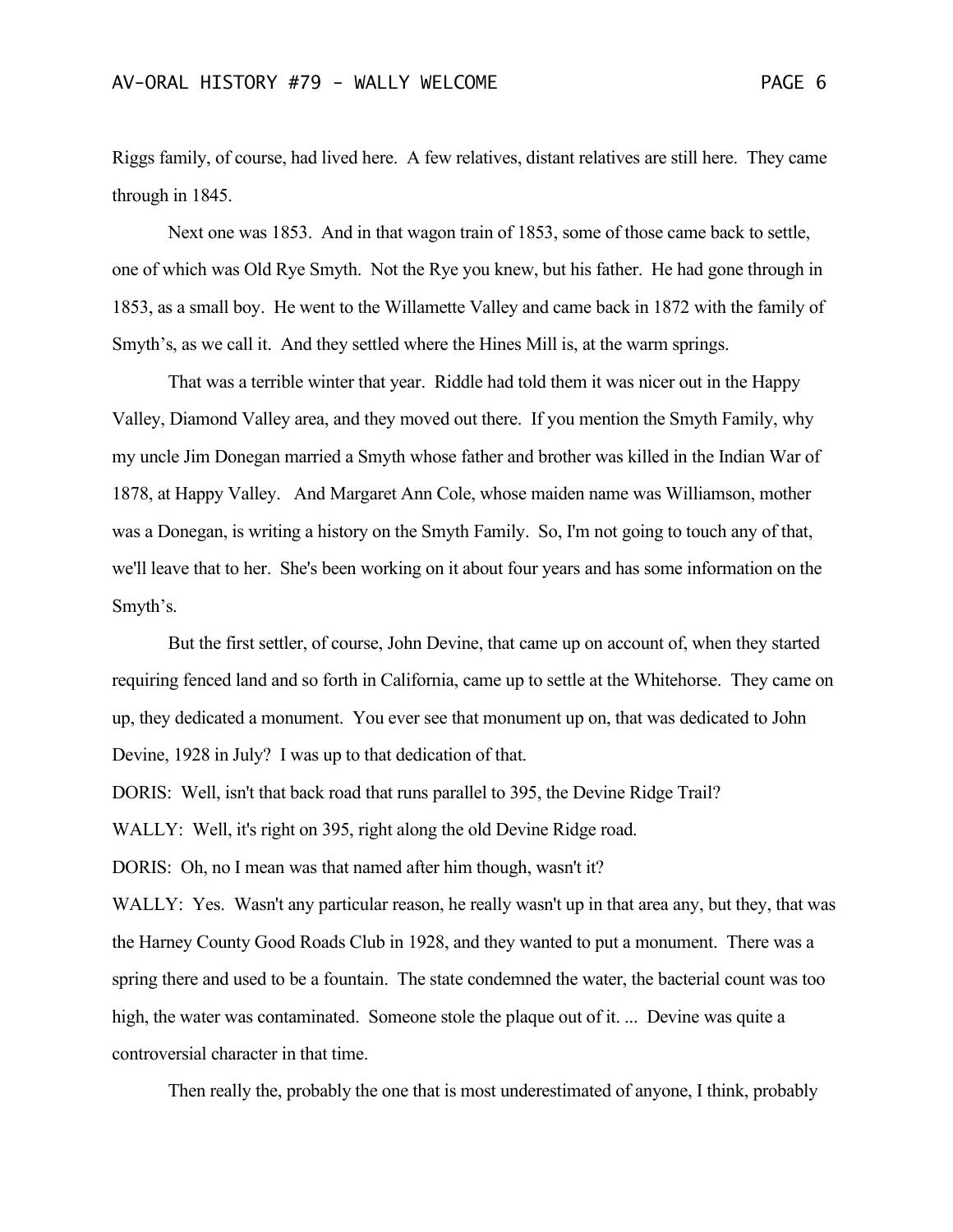was Robie. If you could think of capitalists back in that time, it certainly must have been him. When he came from Idaho with that portable sawmill, and they established a mill which they built part of Fort Harney out of, the "P" Ranch was built out of it, the White House.

And Robie came in, in about 1870, and he came from Boise, Idaho. There is still a Robie Creek over there. Sold out to French, the holdings that he had. The abstracts will show that the land, a lot of the land, all of the land in the Diamond area that French owned, Robie had bought some from McCoy and sold it all to French. A figure I find was \$44,000, but I don't find out how much land that was for. I may keep looking.

But Robie then, Reed tells about in a manuscript of 1924 when he comes across with Robie, and they ford the Malheur River not far from Drewsey, and they fight a battle with the Indians, and they lose some oxen. And they named that mountain, what they call Slaughter Mountain. And I can find no one from Drewsey that ever heard of the Slaughter Mountain. But they have heard of the Battle Mountain. They located twelve miles from Drewsey. It may be the same mountain; it may not be.

The Robie mill, he changed the mill, there is another discrepancy, you'll find the one mill that he put on at Rattlesnake, and the one other on the Coffee Pot down there. The one that he had on the west fork of Coffee Pot was the first mill. And he moved the second mill to, which was quite later, the old King Mill; foot of King Mountain, King Mountain is named after.

There's no use going to go into the settlers that came in. You can just appreciate that when Fort Harney was established, when Stevens first changed the name to Camp Harney.

Broady Johnson, a blacksmith, I've got a testimony of his in here from his granddaughter, when he was at the blacksmith at the Agency, later, and all kinds of material. But you'd be here for a couple of weeks to go through it. But Harney, certainly the settlers of Harney ---

To get back now to the fellow, the McLeod, who built the house in Burns ten years before Burns was here, was Frank McLeod, he built right on over here, not over two and a half blocks down right from the museum on the brow of the hill. The road used to go around, is where McLeod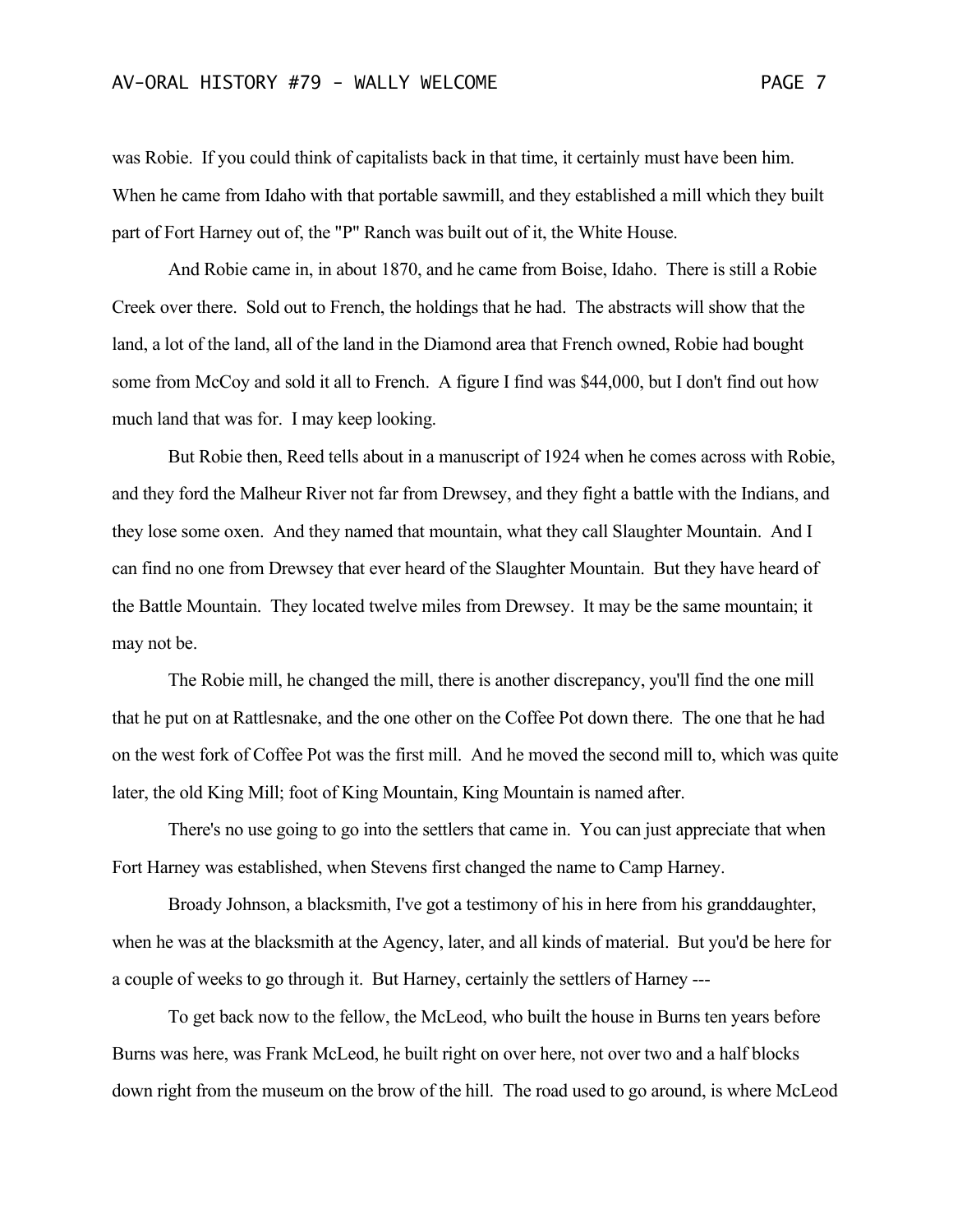built his house.

And the Whitings, how they happened to come up here in 1874, was Tom Whiting, the father, grandfather of Hilton Whiting. McLeod had written up to Whiting and told him what a great country it would be for horses. He didn't have cattle at all; he had horses. So, he came up and raised horses, and he dug into the bank right over on the brow of the hill from this side. He hewn out, was where he first lived, and then in a tent. Then he moved out on the river, you know, about where Eben Ray's area is at. Moved out there later. So ---

DORIS: It's probably that little piece that Vernon Bossuot has.

WALLY: Came right in, and they called that the McLeod Bridge. They called that lane the Standcliff Lane, that goes out by the, towards the Indian Village, you know, then cuts east. Crosses a bridge, that was the Standcliff Bridge later. McLeod was the first school district, I mean, was from that area.

But real quick now, and get back up to possibly one thing that has been controversial for years. I've heard it from the time I remember, and so did those that, from Harney, and later come up from Harney, that Burns stole the County Seat from Harney.

Harney was part of Grant County, which was all of Baker at one time. But anyway, in 1889 when it was cut off and Harney was designated as the temporary County Seat for Harney, and a vote would be taken at the next general election, which was in Harney, was in February of 1889. So, the election was in June. The general election they had was in 1890. That's quite a controversial election. Part of it is humorous when you get back into the battle. You'll find lots of quotes in the paper, which some of them are calling them liars and everything and could be sued.

But anyway, with the record of it, why they had the vote, and the first votes that came in, why there was, let's see, there was 1027 votes cast. Burns had 512 votes, so that Silvies had 1, and Harney had 400 and something, and the old Fort had had 1, and ... had 84. They go right on down. Harney had some. Well, that was questioned. The county clerk, they were designated; they wouldn't turn over the records. My grandfather and Thad's (Geer) great grandfather, I guess, Geer,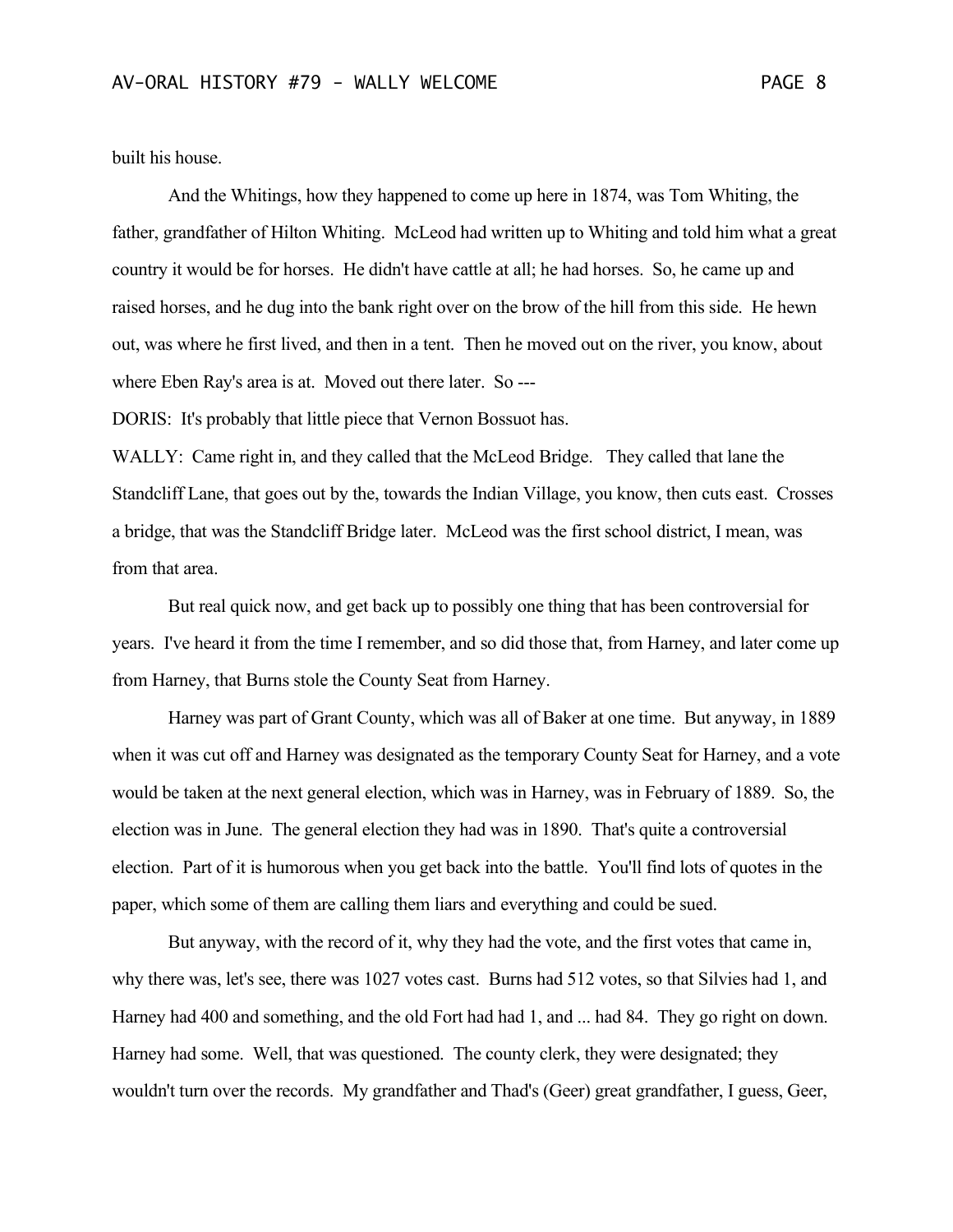and Browns they filed for a Writ of Mandamus, to make them turn it over. But it was upheld by Judge Clifford, and they wouldn't take them over, so they went out and stole them. ...

I never did know, I've heard both sides, I say my grandfather --- Well all the records right in here, I mean, I see his name there. But anyway, they wouldn't turn them over, and so they filed an appeal with the Supreme Court, and they won, Harney really won the case. Burns still wouldn't turn them over, and they had the vigilantes ... They'd say, well Burns really won it by that. But I, since looking this record over, looking over the Times-Heralds files, and looking at the illegal voters in it, on both sides, I don't think they're, you know, I think Harney really should have it. I say it's humorous because even at Harney, a man named McKinney that was the clerk, and fellow said, "He was looking right over my shoulder when I voted!" The spirits were plentiful, you know, and some of them still belonged in other counties.

Any of you interested in the map, you can look through this file here, there are pages and pages of it.

PAT REVAK: I can remember when I was a kid, old Mr. Baker told us about that. He was one of them that was in on the stealing of the ---

WALLY: Yeah, they kept it quiet, those that were in on it. It was kept quiet for a number of years, then it came out. I don't think they ever denied it. Rather an aftermath of that, there were kids at Harney and kids at Burns that carried over, because the kids at Harney they come to Burns and get into fights. Carried on clear up into the early part of the teens. But it's rather ironic though, because later they became real good friends, those from Harney, Burns McGowan from Burns and Harry Loggan from Harney. Charley Loggan, Harry's dad, was later county assessor here. So, it all worked out.

I think we'll skip clear over French. There's been quite a bit written about French anyway, the early 1900's.

The method of conveyances, so forth, why of course was buggies, and wagons, and horses. I think to get back up into rather a subject that you wouldn't think of maybe, would be in your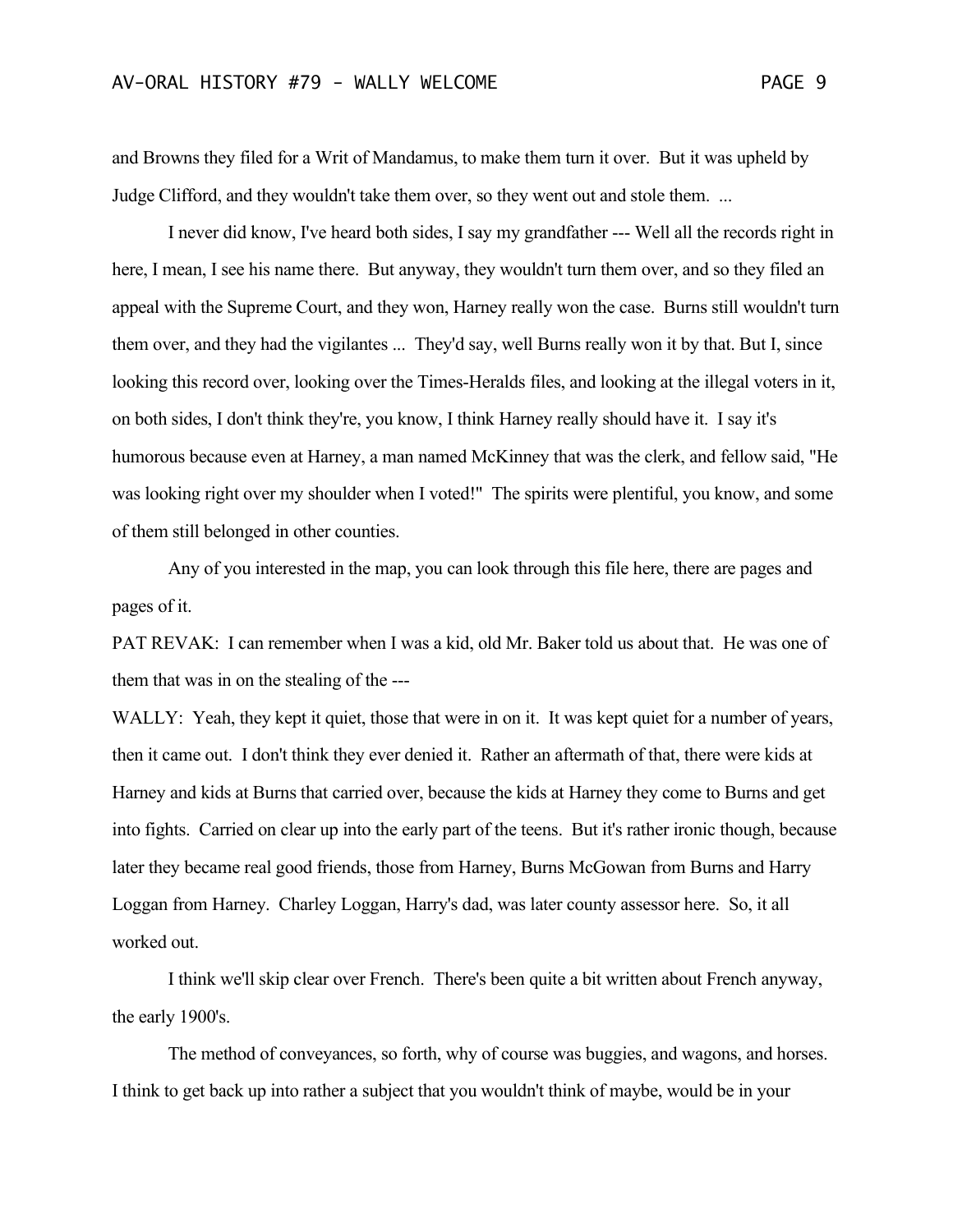athletics. When you think that Sunset Valley, you know where it is? Go over Wright's Point, that valley on over there, that's Sunset. There were 300 homesteads out there one time. They had a baseball team. Catlow had a baseball team. Catlow beat Burns during a Fourth of July 1916, baseball game. That was the first baseball game I remember. My uncle was blacksmith at the "P" Ranch, and he played at Catlow. I still rooted for Burns, but they lost. Yeah, they had a ball team. Harney had a ball team, Burns had a ball team, Drewsey had a ball team. Remind me to tell you something humorous about it. Well, I'll just get on to Drewsey now.

You all remember Clarence Young. He was a sheriff then, a great baseball fan, a great baseball player. And the first thing on Clarence, when he was real young and he wasn't good enough to make the Burns team. They were playing Sunset, and Sunset came up here to play, they were short one man. They said, "We'll loan you a man, you can have Clarence!" He was the youngest one on the team; Clarence was a kid. They went into the 9th inning, and they were behind one run. There was one on, Clarence came up, he hit a home run, he won the game. And he got to play after that. Marcus Haines and I made a tape with Clarence on that, and also on another one, which is a humorous tape, sometime I'll play it for you.

When they went over to play Sumpter, went over to play Prairie, he talks about the referee. That was the day, that was 1912, you know, and the cars, the car he had, it had four flat tires, and he had to pump them all up. He was catcher and he had blisters on his hands, which was his excuse for dropping the ... balls.

At that particular time that was quite an entertainment, I mean, there wasn't any radio. They made their own entertainment. They had a band, a good band. The band I remember, ... would play at the courthouse, they had a bandstand. And for every event, the band would play.

And baseball, like all those areas around had a baseball team. Talking about baseball, there is one game that I want to mention to you, because I think, as I say, it was perhaps the most unusual and most exciting baseball game I ever saw in my life. That was in 1926, and Burns had a town team. And they had a \$500 baseball tournament, and they had it the Sunday after the Round Up.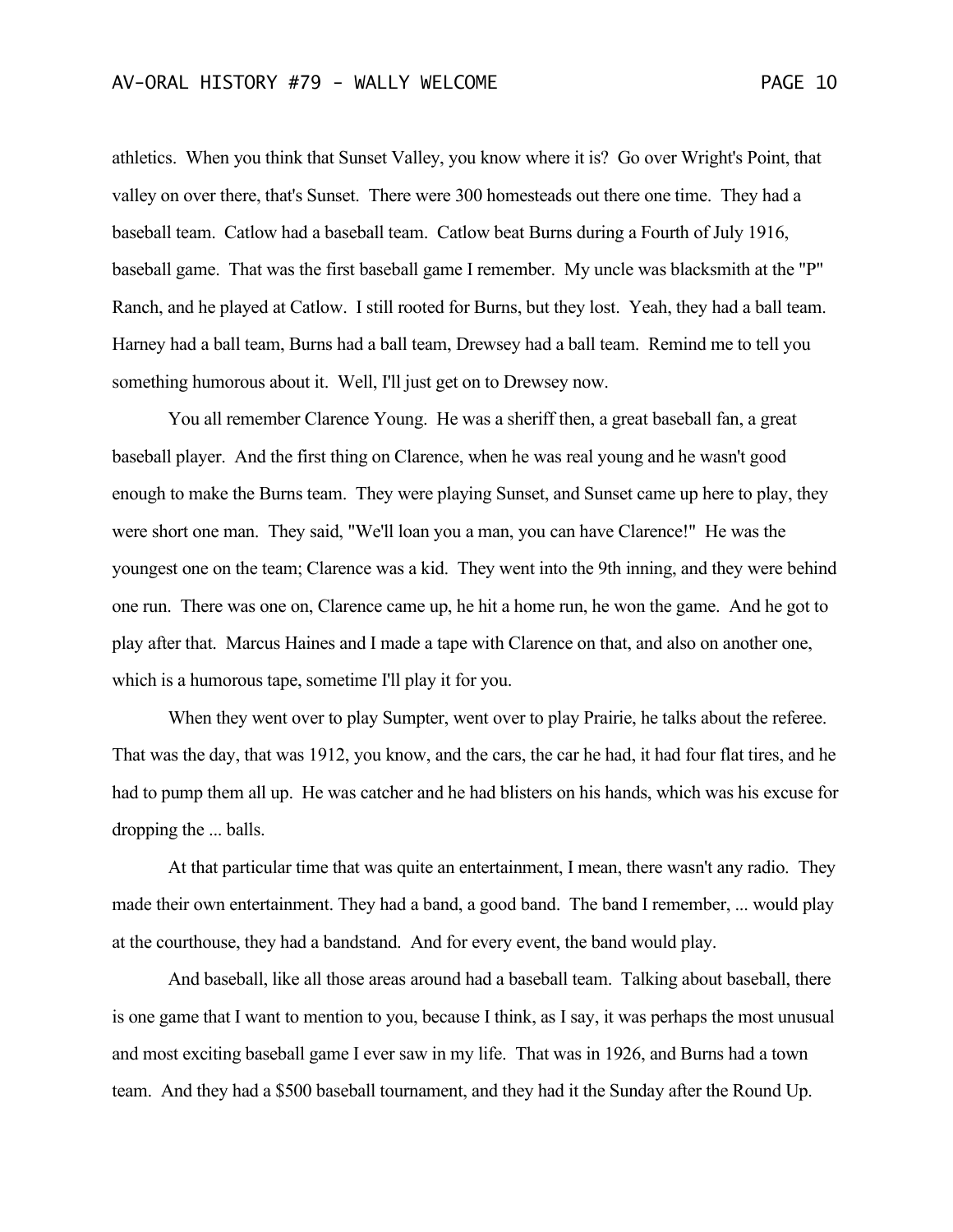In the old days the fair was a subsidiary of the Round Up; it was all bucking. It would start Thursday, and go Thursday, Friday, and Saturday. So, they had Pendleton, Grant County All Stars, the Bend Elks, and Burns. The Bend Elks had practically an imported team. They had two originally from Bend, the pitcher was from the University of Oregon, the shortstop was Art Parker, who later went up to the Los Angeles Angels, then up to the Pittsburgh Pirates. The catcher was Dick Geenty, who was out of Columbia University, was the catcher. But anyway, Burns put this -- they had a lot of money to put back in 1926, for that \$500 baseball tournament. Bend had lost one game that was to the Union Pacific Team of Portland. That's the only game they lost. But they won the Oregon State Semi-Pro Championship by beating Harrisburg. And this Curly Fuller struck out 17 in that game. So, when they came to Burns, why they came loaded and they were betting.

Charlie Carroll, Hugh O'Kane, the O'Kane building in Bend is one of the key blocks yet in Bend. The O'Kane building and Cashman's Store Building used to be owned by that. Charlie Carroll, he came over, they were making all kinds of bets, because Burns beat the Grant County All Stars, and Bend beat Pendleton, they beat Pendleton. And they were ahead of them so far in five innings they just called the game. That left Burns and Bend on that Sunday, as I remember, was on September 12, 1926.

So anyway, you remember Ernest Musick, any of you?

## DORIS: Yeah.

WALLY: He was the catcher, and he was a good one. He could have played pro baseball, but he couldn't hit. He came down from Canada. And he could throw from a crouch without getting up; I mean peg it right down to second. The pitcher they had, I batted against when I was a freshman. He was a depot agent; the first depot agent Burns ever had. Then they transferred him to Crane, he was at Crane at that time. Good pitcher, I mean he had a slow underhand curve, you know, and I couldn't even start to hit it at all. He was the pitcher.

So anyway, why to give you the rundown, Bend out-hit Burns eleven hits to two. A real fine ball player that Burns had was manager of the Safeway, named Dick Marshall. And Darrell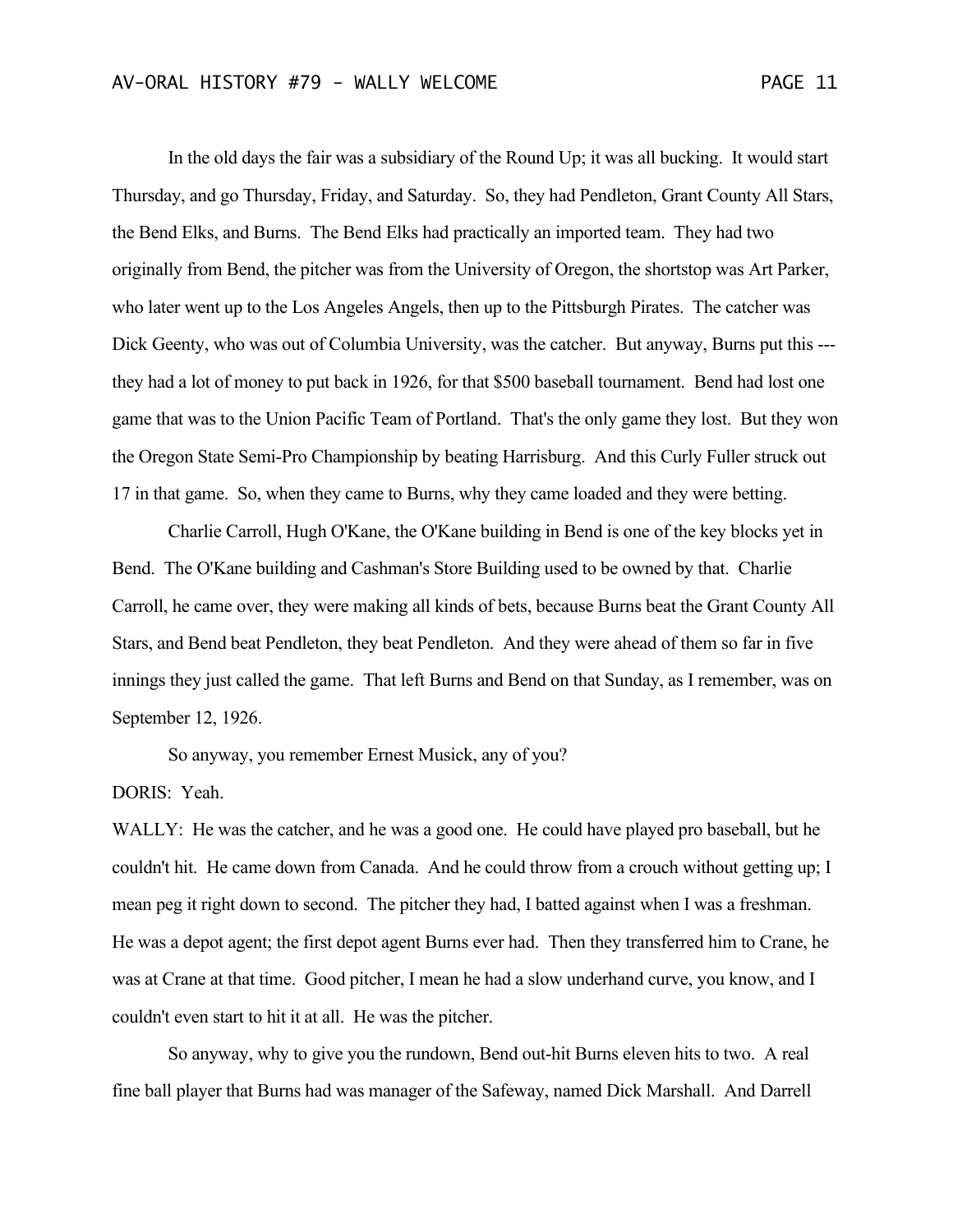Howser played in that game, and Pluribus Tiller, and Eldon Sitz, and Clarence Young.

We made a tape on that last summer, there was only four of them living. Sometime I'll play it, but I can give you most of the background of that game, because Charlie Carroll and Hughey O'Kane had \$1700 bet on Bend. Out at the Round Up, they were out the day before and they were offering five to one, six to one, Bend will double the score, Bend will make more runs in one inning than Burns will make the whole game, anything to get a bet. But they had a few shots of moonshine too, to celebrate the night before the game. So anyway, they came out. I mean they came out, why Bend come up, the first man come up and got a hit. He tried to steal second, and Musick threw him out, I mean he was trying to steal second. The next guy got a hit, that's the only hit they got that inning. The next one come up the next inning, got a hit, he tried to steal, Musick threw him out. That's the last time they tried it, the first two outs. But anyway, to draw the thing close, which is I say unusual about it, is the only triple play I ever saw in my life, made by Burns. There were three double plays, they made no errors, Bend made the errors. But Burns beat them five to four and this was the way they beat them. I say how it was unusual, there is one thing, the field, that field is the same thing where the ballpark is now, except there was sagebrush grew out into that area and it faced the opposite way, it faced where you come in.

That area out there, the year I was a freshman, was the first year it became a ball field. Because McDade was the principal, he made us grub sagebrush the first half hour before we started practice, that was 1925. Then we could practice, we didn't have too much of the field. ... when we got that. But that was the ... tractor, and of course we're the second schoolhouse in Burns that was out there, you know, at one time, called it Miller Cove. But that, its been a ball field ever since. But anyway, it faced the opposite way. So, Marshall came up and Burns got two hits. They got them both the same inning. Glenn Edwards got a double, and Dick Marshall hit one over the center fielder's head into the brush and circled the bases for a home run. It was a good double. And the only reason it was a home run, the ball went down a gopher hole. (Laughter) He couldn't find it. It was a good double, but it wasn't any home run.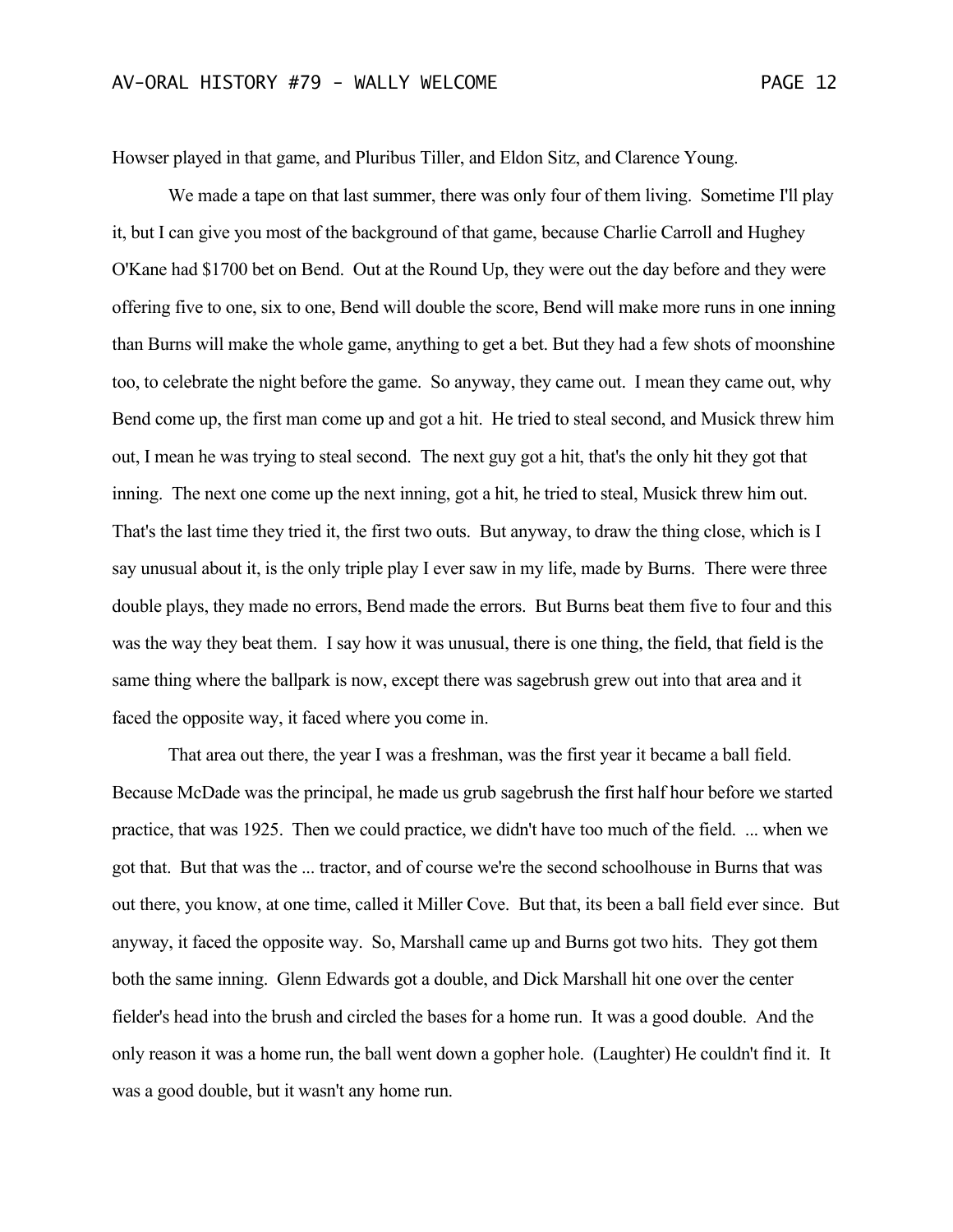So anyway, why Bend kept hitting, and Morton, I mean they got eleven hits off Morton, most of them popped up. But those double plays, triple plays --- So they got into the thing, and Burns had the game. Morton was real heavy, real fat and real temperamental. The umpire from Burns, name was Cedric Bartley, and he had a cleaning and pressing shop, little, short fella called Cedric. He was from Burns. He didn't have any money bet on it. But the ones that, I'll tell you the ones that won the money pretty soon. But anyway, Clarence, the catcher --- Bend catcher's name was Dick Geenty and, but before we get to that I want to tell you about what Morton did. He struck out this heavy hitter from Bend. And there was two on, and two out, and Morton struck him out. This Bartley, he didn't have counters, you know, where they keep track of balls. And he said, "Strike two." Well, everyone knew it was strike three, you know. He wouldn't change his opinion; there was a big rhubarb about it. About ten minutes later, they got the game started again.

Morton was real temperamental, and the next one he just put it right straight over the plate, and that Bend guy hit it out, clean, a home run. There wasn't any ... far out. That put them tied. So then in the ninth inning, why Dick Geenty --- Clarence was playing first. Well, this Dick Geenty, the catcher, came up and he got a good single. But as he rounded first, he stiff-armed Clarence then. If you knew Clarence, he had a real hot temper, you know. A real fine man, but he had a quick temper. Well, when he went around it, he gave it a football stiff arm. But then he come back, and he got in a fight. Clarence was the sheriff, but it didn't make any difference. ... come down on the ground, and then they pulled them apart. We asked Clarence in this tape, you know, how come he got in a fight. "Well," he said, "he had a hit and then he just gave me that stiff arm, so I was going to take him down, rub his face in the dirt, but he was too much man for me."

But anyway, when I say unusual, why Geenty, when he came down his arm lit on Matt, and he hurt his shoulder. And that was his throwing arm, and he was the catcher. And they had to take him out of the game. And the score was tied; goes up into the ninth inning, but Bend didn't score. But the last half of the ninth Burns comes up; Clarence is the first batter up. Fuller struck him out all right, but the catcher missed the ball. They'd just put the catcher in. He was trying to pick him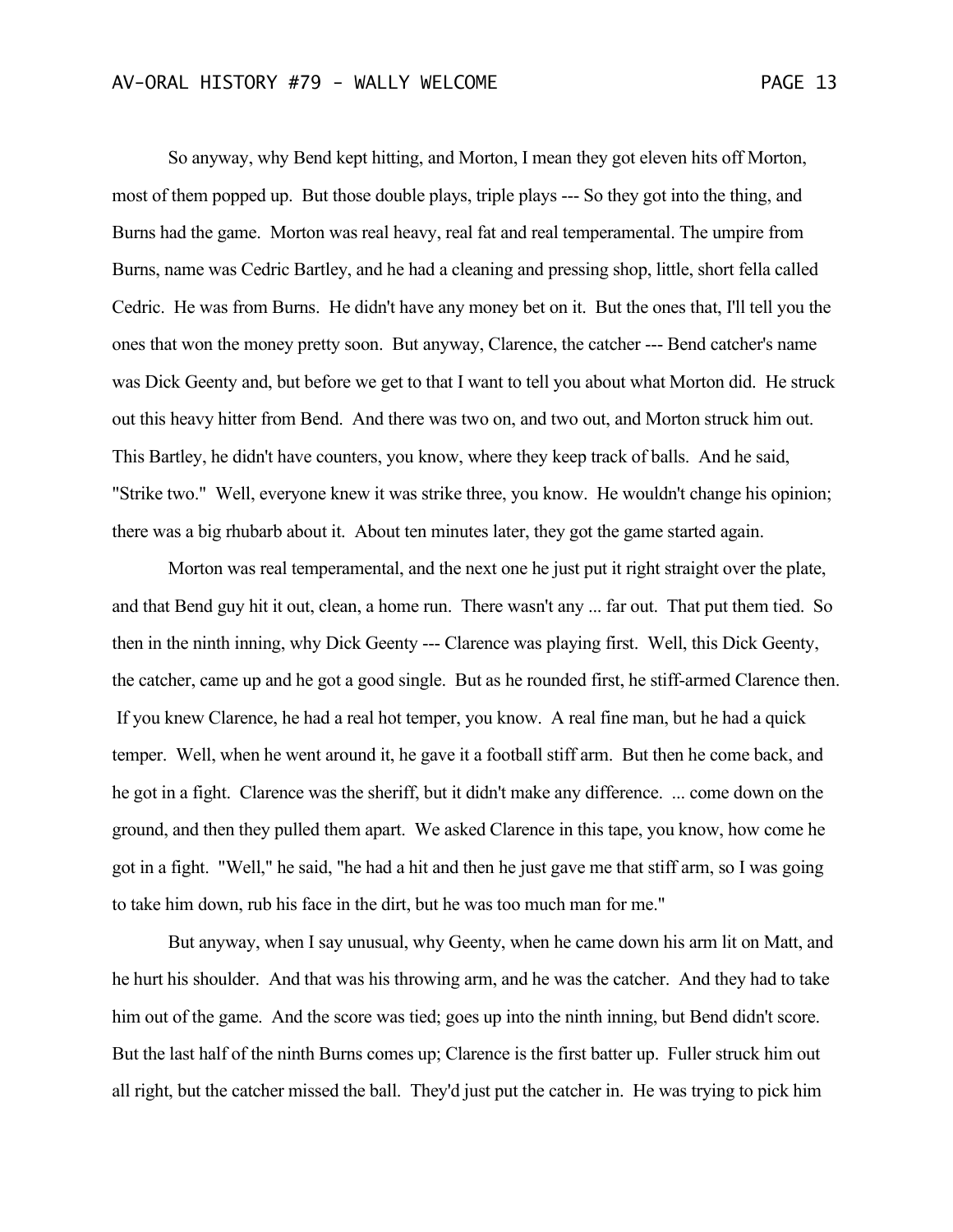off first, instead of that he overthrew, and Clarence went to second, I mean on the over-throw. Next batter up hit an infield fielder's choice, they called it, Clarence went to third; he was out. Clarence was on third, the next batter up, the catcher missed the ball again and Clarence scored the winning run, I mean on --- never got a hit. He really struck out. What's funny about that game, is B. B. Clark had most of the money bet, well not most, he and Bill Fiser from Crane. They ...this \$1700, but they were about maybe the two that had any money around. The best were picking up \$15, \$20, \$50 at a time ...

But anyway, when Clarence came in with the winning run, Mrs. Clark in the tape, they tell about B. B. Clark going over and kisses Clarence. (Laughter) And the other fellow, he was Wes Jetley's grandfather, he had a straw hat, and when the winning run came in he threw it up in the air, and it come down and he jumped right on top of it. But that was an unusual game. With \$1700 bets and ---

The Bend Bulletin, when it came out, why the copies of that from the Oregonian, and the Oregon Journal where Bend was beaten by Burns, the write-up from Bend was different, and it had Morton was a Red Sox pitcher. And the only thing close that he come to Red Sox pitcher, he wore red socks. But that was an awfully unusual ... in the field of athletics.

Then too, think of maybe a few unusual things, I think one day, a memorable day of course, to get back to the Edward Hines, a major change in the county was when the lumber company came in. The man responsible for that, which I brought a picture down so you can see, was Ed Barnes, who started in 1919 as a promoter and cruised the timber and had got the Forest Service to open it up for bids. Herrick was the high bidder, and that was in 1923. He had started in 1919, and interested in getting the Forest Service to put up that section of the Malheur Forest up for bid. Herrick was the high bidder. Brooks Scanlon of Bend bid on it, Hines bid on it. Herrick got it, and that was in April, March 1923. And what a day! They turned school out. I was in the seventh grade.

And I mention the Round Up Committee instead of the fair. That was a private association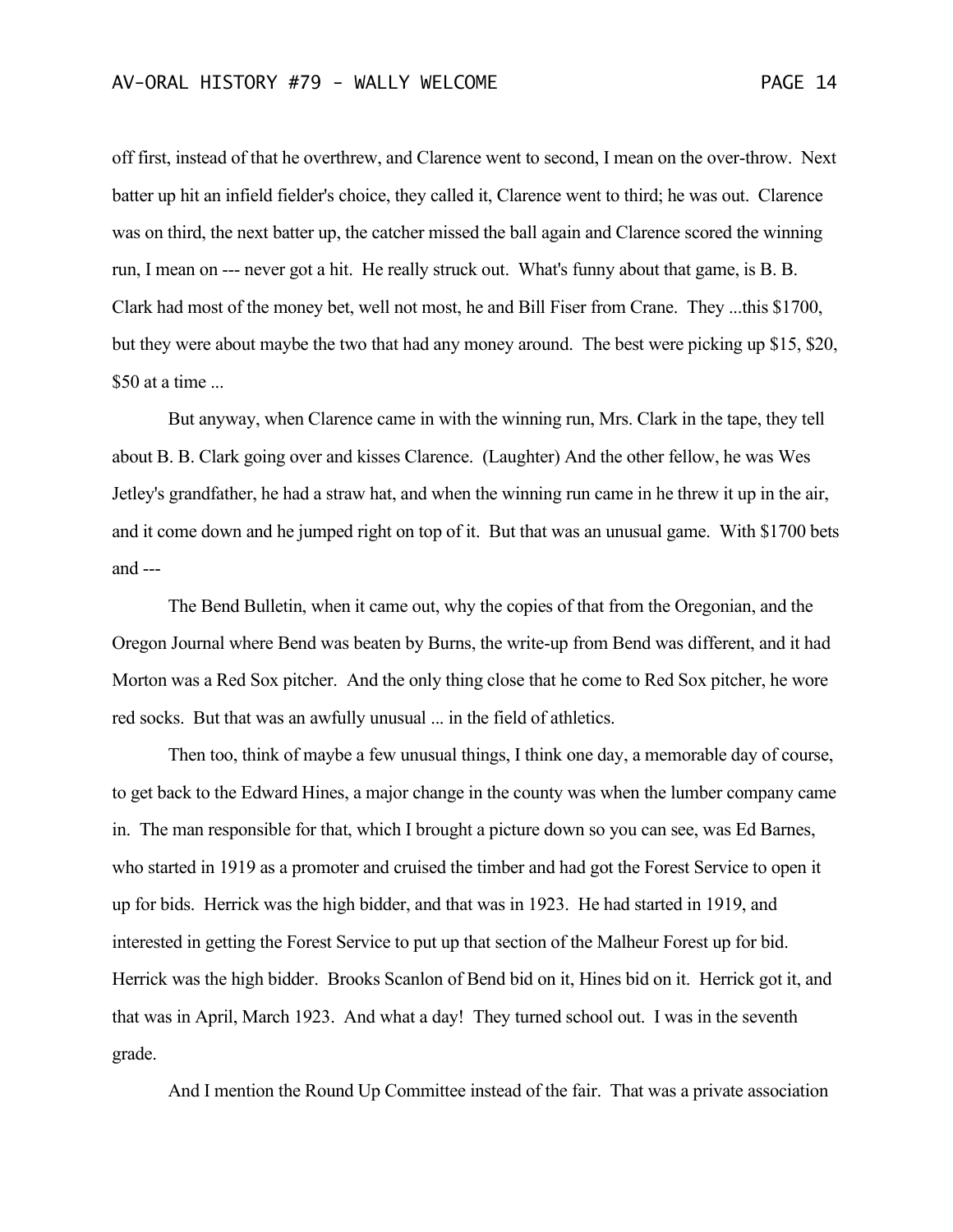of Gus B. Bardwell, and Nollie Reed, and Joe Thompson. The Round Up in those days, they wore great big ten-gallon hats during the Round Up. And so, Joe Thompson, of course, this is in prohibition days, moonshining got a little fluid again that day. Joe Thompson, and Gus Bardwell, and Nollie Reed, the Round Up Committee, got their horses and they rode it in the Palace. And I mean right into it. The Palace at that time was right across the street where, oh you know, where Ruth Miller's Shop was at. It was owned by Thompson ...

That's where, they rode their horses, you know, in ---

DORIS: Were they shod?

WALLY: Pardon?

DORIS: I wonder if they were shod.

WALLY: Weinstein's gave a free dance. So, it was quite a time. Well, Herrick, then you have Herrick that was supposed to have that mill built and sawing logs in two years. And it was one extension from the Forest Service after another. Barnes finally sued by virtue of the fact that he said that his key men, James Girard, and Frank Klobucher were with the Forest Service up in Montana, and they were also in this Malheur Railroad Company with Herrick. And the extensions were a personal thing, which I think that the facts in the senate hearing on it bore out that they weren't, I mean I don't think that it was at all. Those senate hearings are up in the library on that case between Barnes and Herrick.

But anyway, it was tied up and over suits, and Herrick really was under financed. He spent a million and a half, had to build the railroad up from Crane to Burns to Seneca. He didn't get it completed to Seneca. The railroad came into Burns, I remember, in 1924, in August. I have a picture of that where they drove the golden spike. But the official opening was the 24th of September, which was the day prior to the Round Up. And a lot of them, the ones that had formerly lived in Burns, they had special trains that came up from Portland, and Boise, and around, and came in on the train. One of them was Durkheimer, that had an early grocery store. And several of them had thought that probably the railroad would never get to Burns, which it never would have, if the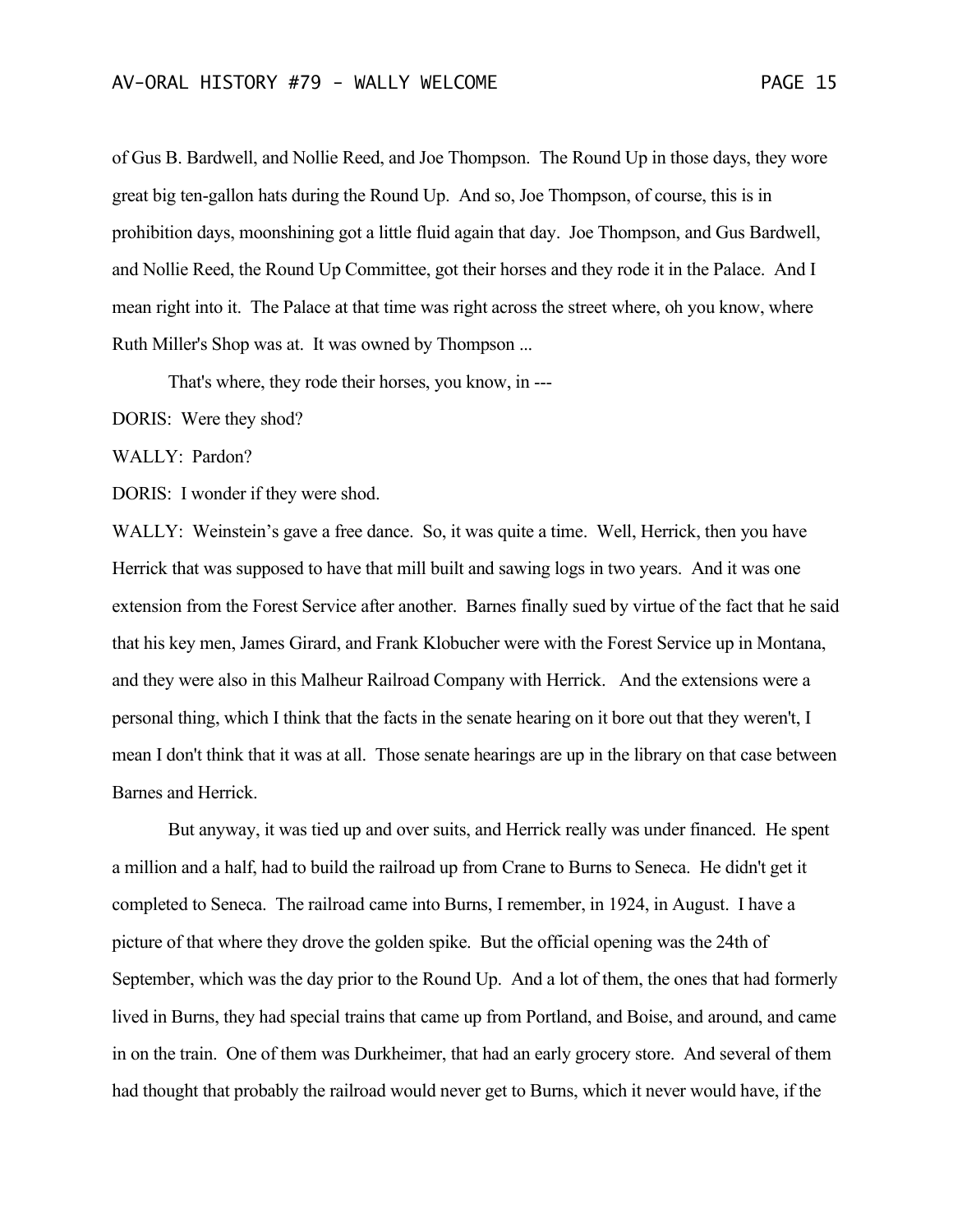Hines Mill hadn't of come in.

And you can understand how important the railroad was back in those days. I mean, look at the freight and the wagon teams. When they hauled it in why the merchants had to get enough to do them about a year, at least six months to make their supplies up to last them.

But I think an unusual story is on Mrs. Urizar's husband. The old Juniper Grade, that goes down, drops off different than it does now. And that was her first trip over it, and Julio was maybe a year and a half. This was in 1927, so he couldn't have been very big. So, Felix and his family, and his nephew ... they started down to the South End, and they got stuck in the snow, that was in January of 1927. These huge snowdrifts, and Felix would shovel for five hours, trying to shovel it out, and decided he couldn't. So, he took his family and said we'll walk out. And of course, they'd never been down there before, and it was real cold. And when Felix got down pretty soon, why he collapsed in the middle of the road and was unconscious. And so, they, Mrs. Urizar took, she and the family, they'd start walking. And they walked about a mile and a half and Felix collapsed. So, they hovered over him, right over that, until daylight. And then the 14 year old ... would have walked into the Juniper Ranch, they were really only a mile and a half from the Juniper Ranch, but didn't know it, it was at night. And walked in and they got help for him. He was unconscious for about 20 hours before Dr. Homan had come out, and they got him in.

But as newspapers do, the Oregonian had a story on that. And they had, their headline on that particular one, the exact headline on it went something like that, that it must have been maybe a pretty good rooster to let the old hen cover him all night.

Another instance between Bend and Burns, see the road from Bend to Burns is 150 miles, it didn't go exactly like it does now. And Sheriff Frazier had started out in 1930; it was 40 below that year when they started out. They got stranded between Riley and Hampton out there in the snow. And Charlie Frazier thought he was closer to the Gap Ranch. At the Gap Ranch why there was a road crew working, that's the year they were putting the new road through, working on the new road. So, he thought they were closer than they were, and they started out walking. They started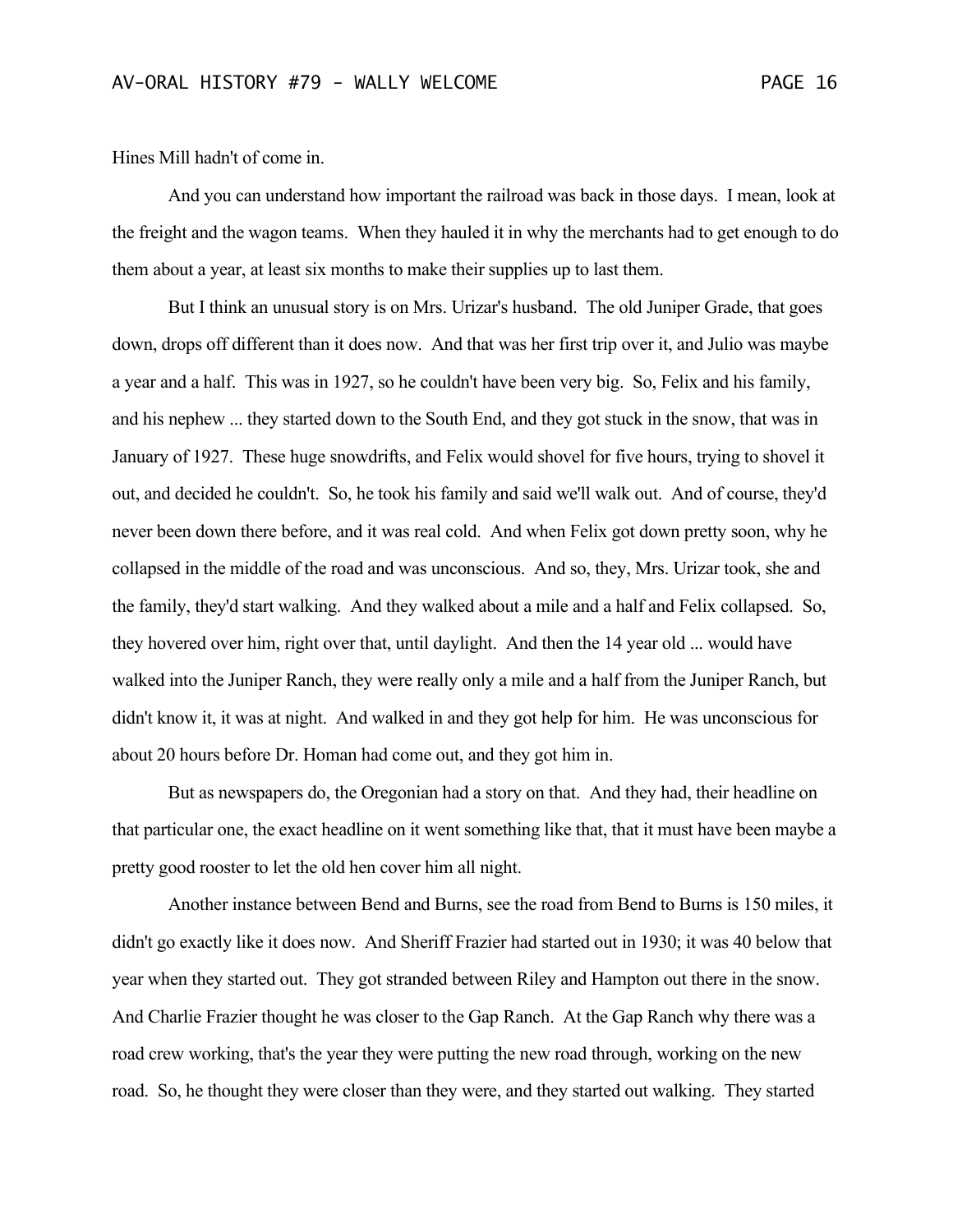out at about eight at night, and they didn't get in, it was a little farther than they thought, until two the next morning. She froze both of her legs, had to have an amputation on that. There were seven others, other than in that party, on that trip that had frozen ears and toes and so forth.

Well, it took all day, I mean, before that, I mean to go from Bend to Burns on the stage in 1918. Why you'd leave Burns at seven in the morning and get into Bend at six at night, that's how long it took the stage. So, your method of travel has changed quite a bit.

Oh, another one that I wanted to tell you about. Of course, I don't know whether you heard of Tom Stevens and Scotty Bailey, they were ... remember the comic strip Mutt and Jeff. They were supposed to be the original Mutt and Jeff. And that story went on for years and years. Doug Mullarky, Bud Fisher, I mean who was the Daddy of the comic strip. But Doug Mullarky at a newspaper convention had asked Bud Fisher about that, and he said, "No, that he didn't get the idea from Tom Stevens and Scotty Bailey." I've got a picture of them and they didn't look like it. You'll hear that prevalent, that Mullarky had to check that out with Bud Fisher, and it was a story that had gone on for years and years. It wasn't true; they weren't the original Mutt and Jeff. However, Tom Stevens was a character, I mean he was real superstitious; he was tall.

## SIDE B

... So, Tom Stevens was looking for someone from Burns to run. What happened, there was a man that came out to work at the Experiment Station out here named Miles ... No one knew much about him, but he heard about the, that Tom Stevens was betting on him. Well, he said if someone would bet some money on me, I think I can beat him. Tom Stevens bet all he could, and ran right up, a hundred yards up main street and ... beat him.

Then Henry Long, on Tom Stevens, was the one, right across the street where Burns Hotel, right where the Burns Department Store was, right across the street in front of the Red Front Livery Stable, they had a shooting match. Henry Long shot at him, and it hit his silver belt buckle. He ran upstairs and fell, they thought he fell, and scratched his leg on something, and that was the only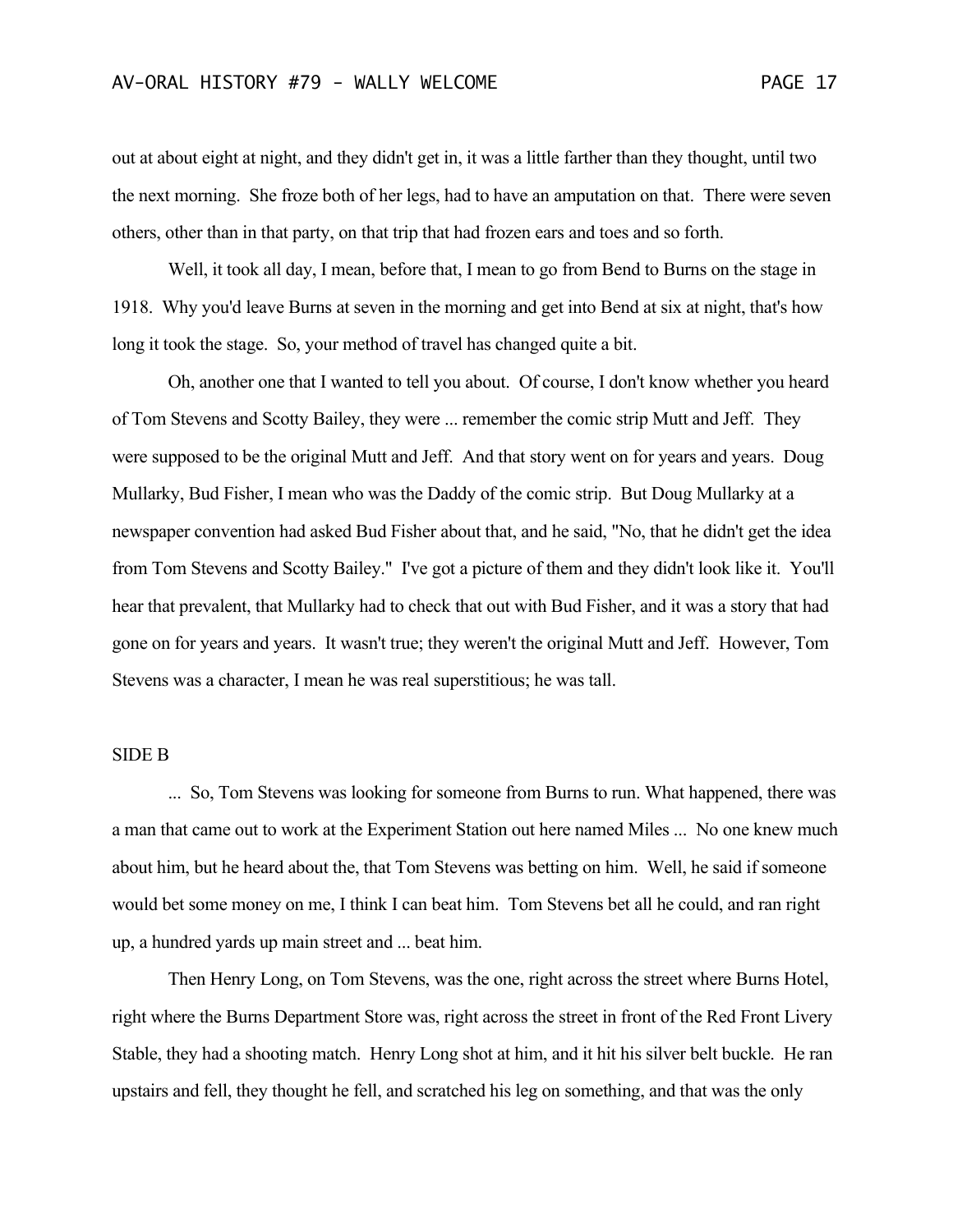blood that was drawn.

Another story that I really wanted to tell is one of the, probably two of the remarkable men of Burns you'll remember. One was George Hibbard, and one who is dead now, is former county clerk, Billy Carroll. Remember him? Didn't have any legs, I mean his legs were off. Well, Billy Carroll was in that well. And he and Bob Koontz were out in the Catlow, and Billy had come out to take a homestead out, and they of course had to put a well down, drill a well, and build a cabin, and prove up on it. So anyway, Billy and Koontz were drilling this well. That was in December of 1912. They had a ... with a rope, and they were down 80 feet, and they ran out of rope. So, Koontz told Billy to go get some more rope. Because they, another 20 feet anyway, they wanted to dig down some more. They were working at it with the ... So, Billy got that, it was new rope, and it was cold, it was stiff. He tied it and he'd sent the bucket down three or four times. So, he lowered himself down away with that loose rope, the knot slipped, and he fell through and it broke both of his legs. And they were in the well three days and nights.

The only reason that they got out of it, Claude Solomon came over to borrow a phonograph. Bill had one of those cranked up little phonographs. And Koontz thought he could hear somebody, and he hollered. And Claude Soloman, that would be John Soloman's uncle, some of you may know him. They got him out. I talked to Fred Wickert about four years ago, who is the only living one that was one of the three that brought Billy into town. Why anyway, to get back, they amputated Billy's legs in 1913. Well then, I was in the hospital in 1919 with the croup and he was in the hospital at the same time getting his new legs. He was getting infections in them. He didn't have any place to stay, and he came down and stayed with us until we all come down with the flu the next February.

But anyway, in the meantime, why every writer and author, and every book I've read has been nothing but myth. And one of them she had written was called, "Happy Valley". The story didn't have, she probably did that so she wouldn't get sued, I suppose, because it actually took place in Catlow Valley. And she made Bill Hanley the hero, and she had Billy go under the name of Billy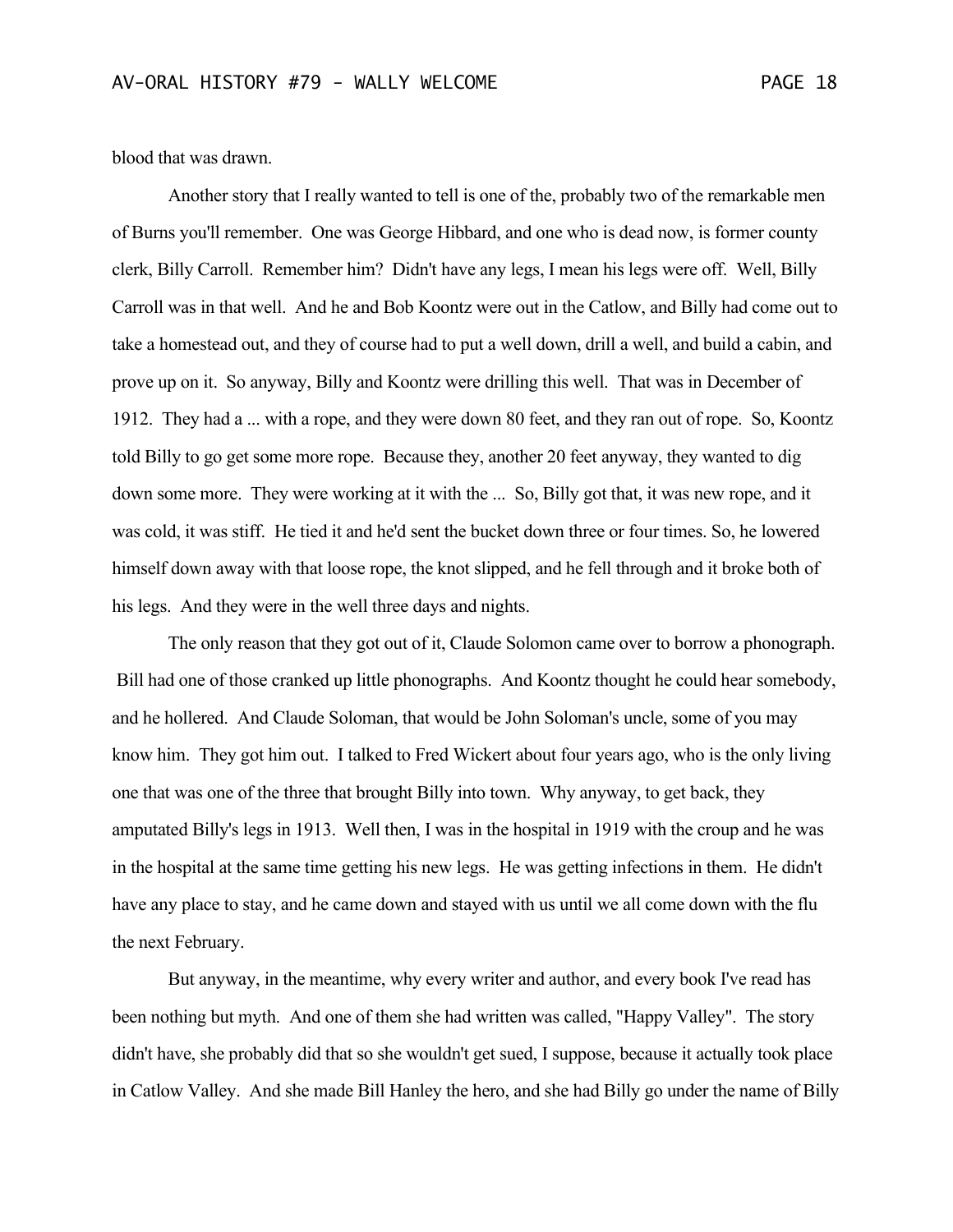Brent, and Hanley's name was Big John Ragen, and so forth. But anyway, when this book came out ... real well, he was real mad of all the untruths that came out in that ... book. Of course, anyone at that time knew who she was talking about. Of course, most of them didn't believe it. But she had in there, I mean; she even had the well story wrong. She had Koontz an old man about 60, and he was 28, Billy was 22. Then she also mentioned in the thing, as I say, when Bill Hanley ... he gave him an open checkbook to sign, whatever, for the expenses, which wasn't true.

She mentioned that Billy, when he first came in, that he was amusing himself by counting the bedbugs and cockroaches on the wall. Well, you can imagine how the people felt that read the book, that were kind enough in the hotel to not charge him anything for staying, and none of it was true. He was real mad, so --- So if you ever read that book, why you'll know that --- and we ... was all wrong. Well, it's getting pretty late here.

Another thing about ... I told you that, it was before the advent of radio. Then right during a Chautauqua, there would be an Ellison White Chautauqua, would be quite a thing in Burns. They'd come up and pitch a big tent and be here a week. This particular time, this block where the Arrowhead Hotel, that whole block was wiped out in the fire of 1914, where it burned up the seventeen horses from the two livery stables. One where the Arrowhead was, and one on the back street, the French Hotel was next to it. And it jumped the bank, where the bank --- it took out that next one down, where the Elkhorn's at, that's what stopped it. I've got pictures of those.

I remember that fire, I was real small, four years old, but I remember the flames shooting up, it was at night. We couldn't go out there because my father and Loggan, when I told you had moved in from Harney, why they had equipment to fight fire, with that old hand pump. We were all scared; Loggans were scared. They came over on our front porch. We could see, there wasn't too many buildings between that and where we lived, could see the flames. I got up and got up the next day, and I still remember those horses smoldering. That was on August the 30th, 1914.

Now to get back to this Chautauqua that I deviated from. Why that was quite an event. They would have plays, and a band, and lectures, and junior programs for the kids, and so forth.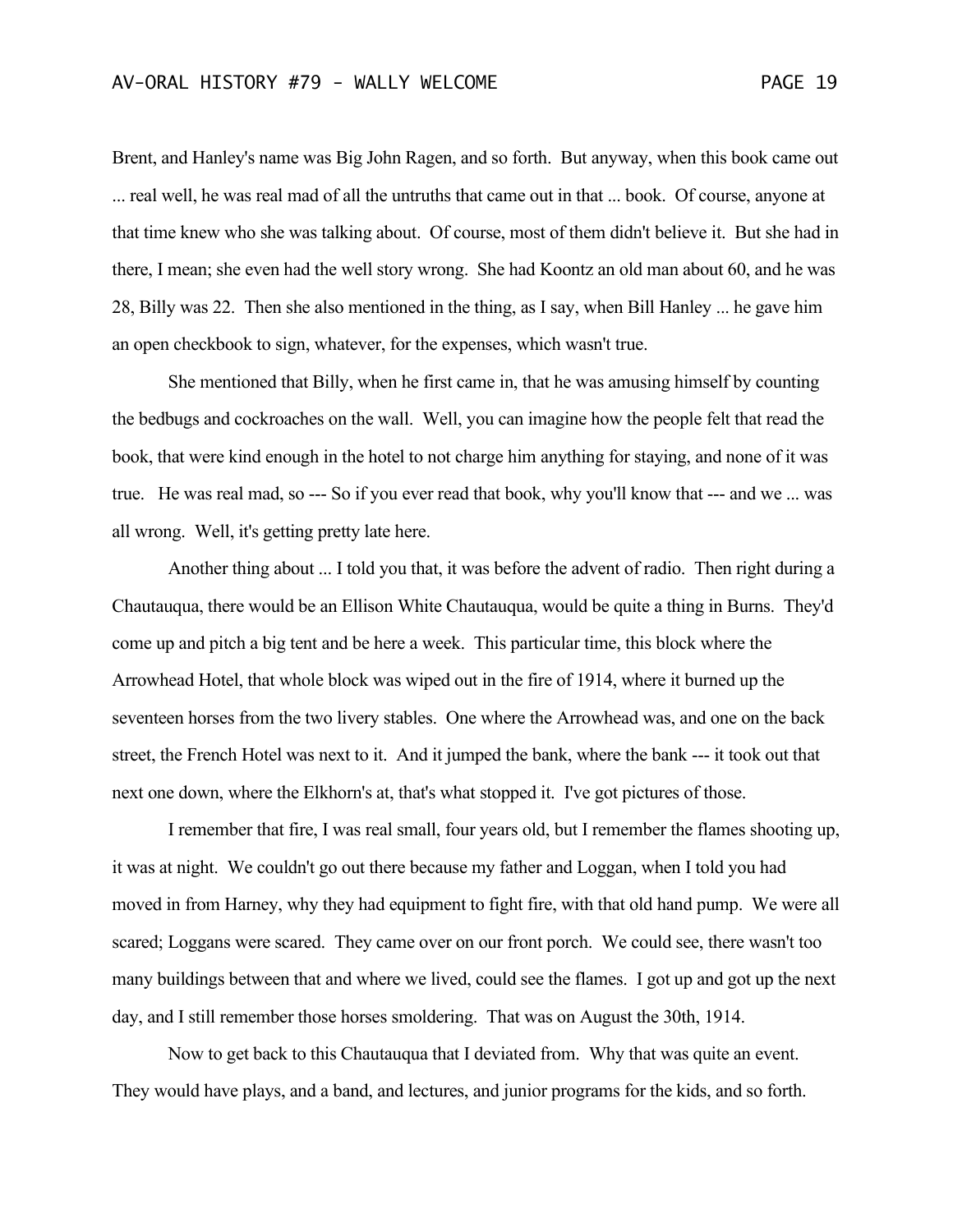But on this one night they had the play, "The Shepherd of the Hills". And in that, Harold Bell writes, "Shepherd of the Hills". During that one particular part of it when their guns were gone, why I heard a BANG, BANG, and then again you heard BANG, BANG and then you heard this man hollering. Pretty soon, about five minutes --- Rube Haines was Marshall; they said Rube Haines has been shot. Well, that ... as I say is where this block had took out in that fire of 1914. This was in 1923, wasn't rebuilt yet. And that's where the Chautauqua tent was pitched, where Mary Smith's apartments are at, over there is where the house was at, that Haines was shot by Joe Cavender. It was right during that gunfire, and Rube had shot back. But he didn't die then, he died six months later, I mean the Marshall did.

But anyway, the next night, they cancelled it that night, they just quit right in the middle of the play, and they said, "We'll have this again tomorrow night." And they did, and they left that gunplay out of it the next night.

The first radio that come to Burns, as everyone was anxious to hear, was 1922, it was in Home Drug. And that Home Drug at that time was in the lobby where, was the Levens Hotel which was later called the Arrowhead. That's where the store was at that particular time. I remember the night they come in. They got the radio set up and the store was jammed with people. They turned it on and couldn't get anything but static. Nothing but static, was all that you could get. The first radio that worked, didn't work until the next year, in 1923. That was one by Ray Voegtly, a 3-tubed DeForrest. He put it out on the front porch and had a Magnavox box. In the summertime, you know, and you could hear it ... And it pulled in real good reception, you know. Schenectady, New York, Pittsburgh, and all over, you know, not much interference. So, radio, it was up to 1923 before the radio came in.

Jerry Cromer had a restaurant, was quite an interesting person. But his menu, at the top of it --- and it was in the Levens Hotel, was the Arrowhead, in part of that. ... he had "Jerry's Filling Station," and they just put in the water and sewer that year. On the bottom he had iced tea, cocoa, coffee and city water. You couldn't get any water; I mean you'd have to go across to the other side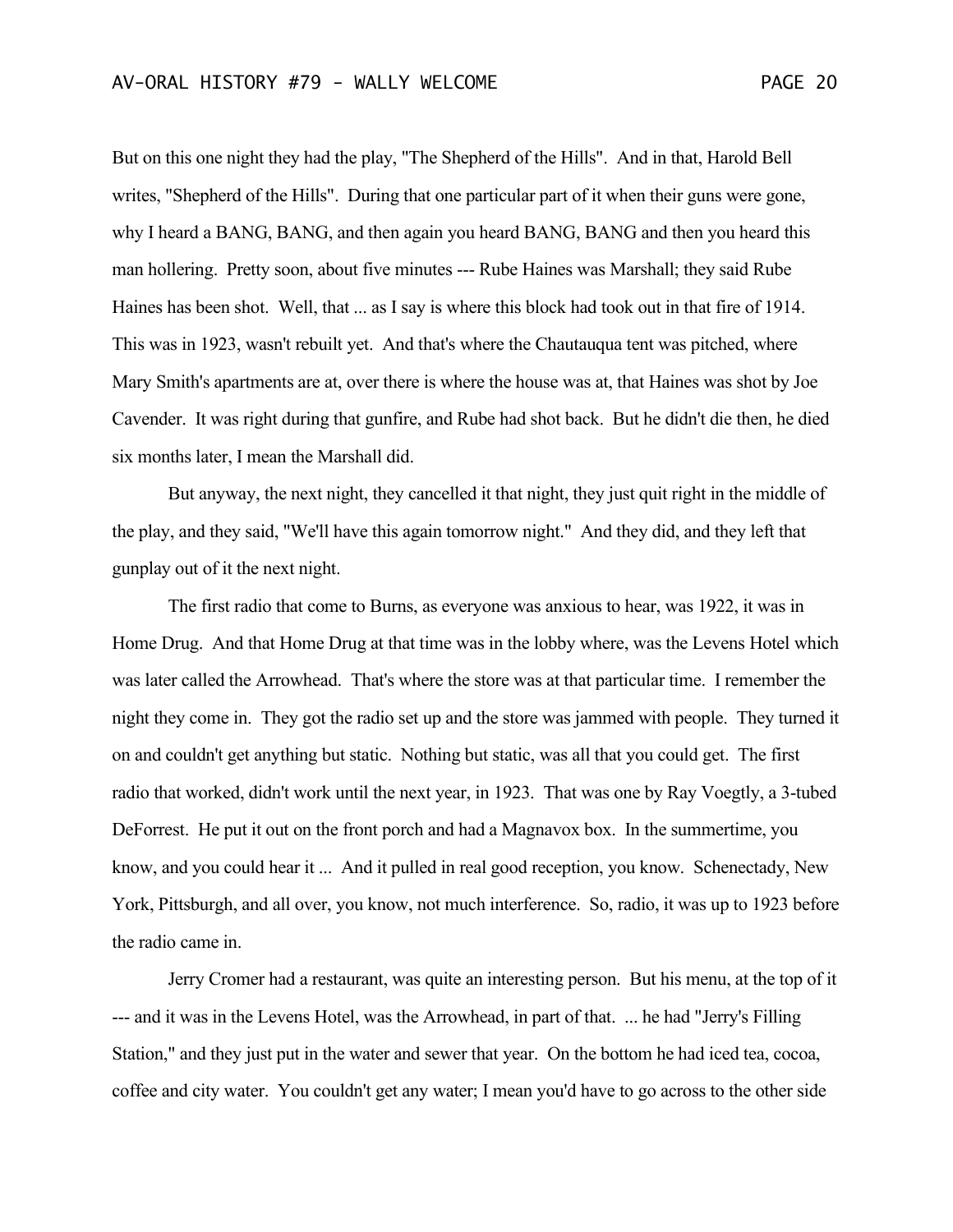of the counter. Someone would come in, he'd say, "Well you're younger than I am, you go over and get it."

Come down, I was working at the drug store then, I come down at noon, my uncle would go to work, eat there every noon. And the other boy that did the same was ... Morgan, who was in grade school; he'd serve us first, because we had to get back to school. So, this fellow didn't normally eat there, you know. We'd come in ... And he pounded down, he said, "Well, I was here first." This Jerry says, "Don't you like it?" He said, "No, I don't like it." He went over to the till and he punched it down, he took out a silver dollar and said, "Go down to the Chinaman's and eat." In later years though, one of his quips from someone that came through made the Reader's Digest.

The other one I want to tell you about is Gus Stohl, who was a bachelor ... came in, and saved his money. This was in the days of the depression. And he had quite a lot of money, had a roll of bills with him. And he'd come in and he said he was tired of working out. He hadn't been in for two years. He decided he would go into business. What business would he go in to? Well, he didn't know. Well, he wound up in one of the local places at that time where there were girls. There were about five of them in Burns at that time. He told them he was going into business. So, they talked to him, so they sold him a half interest in the business for \$200. He was staying at the hotel. He come back the next day and everyone was gone. That's a true story. ... written up as a confidence story, but that's the real facts. That's what they were.

Well, I think that that is about enough. Though I think certainly I want to tell you about my academic (athletic?) past, and if this talk hasn't been good, why I'll tell you first ... I think that when I was in high school we set records that have never been equaled. In baseball why we went out and they played Vale, who we should have beaten, but they beat us. We went over and played Nyssa, they made 21 runs the first inning, we didn't make any. The team went up, and the coach and he said, "Five innings of this will be enough." They beat us 37 to nothing. That was in 1927. The next year in football, the powerhouse at that time in this league wasn't Vale; it was Prairie. Prairie played Franklin High School one year and got beat 3 to 0. However, Burns, the year I was in the 7th grade,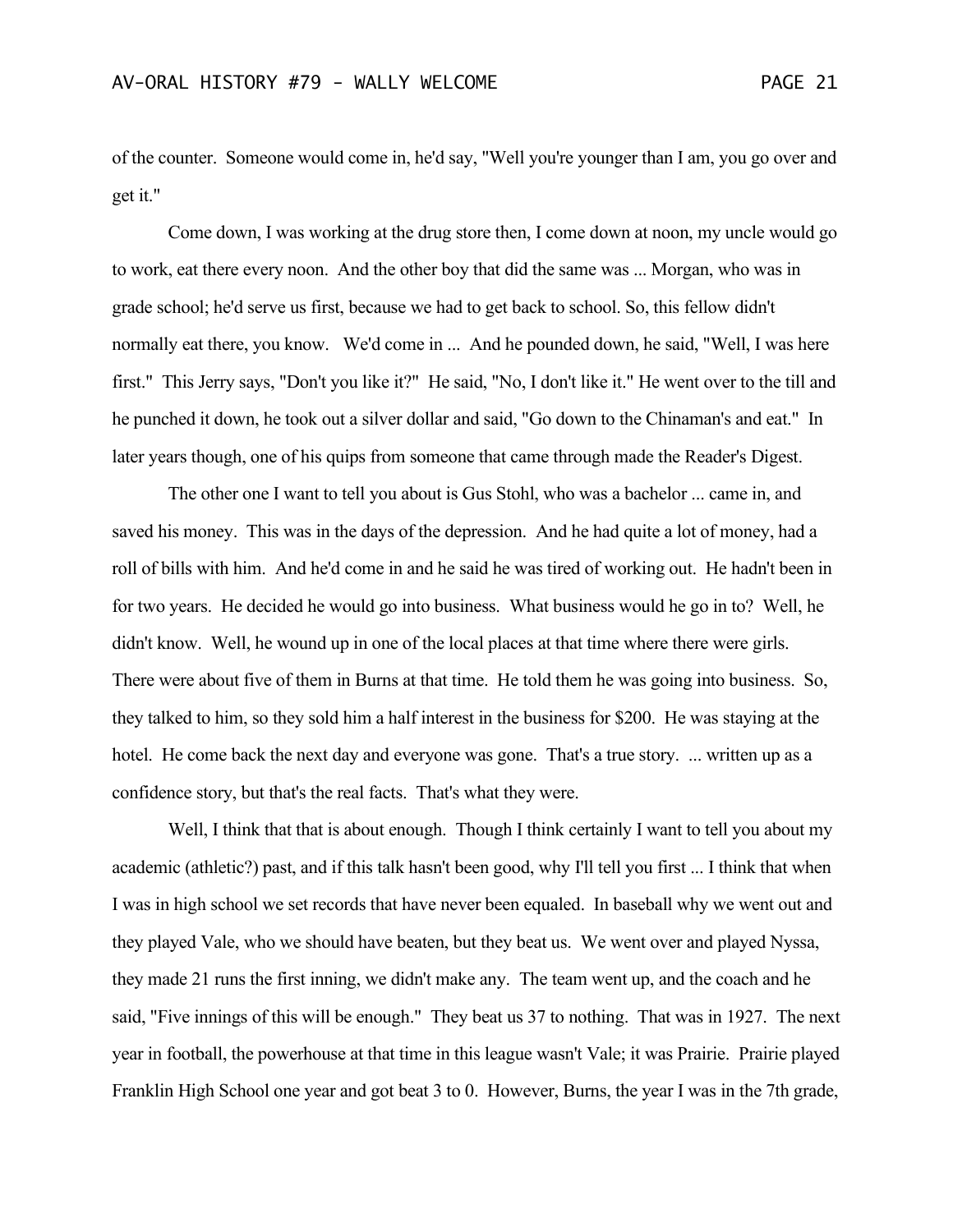Burns beat them on their own field. That's the first time they had ever been beaten on their own field. They threw rocks at the principal, the coach, and everything. And they cut off the relations, and we never played Prairie again until I was a senior.

And so, we went over to Prairie in 1927, the fall of 1927, that was the first year since 1922, and the relations had got back. We had a coach, that's the first paid coach we ever had, that was Phil Baird. And he didn't know anything, really. I was playing defense, and that's the first time I'd ever seen them pull guards, and it was the first time our coach had too. But anyway Elmer Dunn, Frank Dunn's father, you know, but Elmer Dunn he played on that team. Truxton Dalton, ... McConnell, that's about the only ones, Norman Liebig. But anyway, we went over, so I can remember Baird gave us this fight talk, you know, he got us out. Prairie came out; they had black jerseys with orange stripes around them. We had no new suits; we'd had them for six years, since they had the first team. You know, different colors, part sweatshirts. They were all ... I can remember Baird gave us that pep talk. He said, "Now fight man, fight, for God's sake, fight!" We will receive, they kicked off, and Elmer Dunn fumbled the kickoff. They recovered it for a touchdown on the first play of the game. They beat us 93 to 0. (Laughter) ... the end of that game that ... was broken in it. But to tell you what happened ... we didn't have nothing, and Prairie had seven off of that team. Three of them went to the University of Oregon and played, and the other four went to Idaho State. So, three years ago, there was only one at Prairie left anymore, and I phoned him up on the 15th of October, you know, this was three years ago, I asked him if he remembered October the 15th, 1927. He said, "No." I said, "Do you remember 93-0?" He said, "Yes, that's the one." So, I talked to him awhile. Then I did it ... he's the one that made if from Oregon, he used to come in and out of there. Well, that was my event in football and baseball.

Now basketball, we went over, and we opened with the Drewsey town team. And that hall, that old hall in Drewsey. And so, this Baird, he was a great theorist. And Oregon States' coaches, before Slats Gill, his name was Hagar. He was using a percentage system where they kept the center of the floor clear, and you had one pivot man, and the two forwards were up in the corners,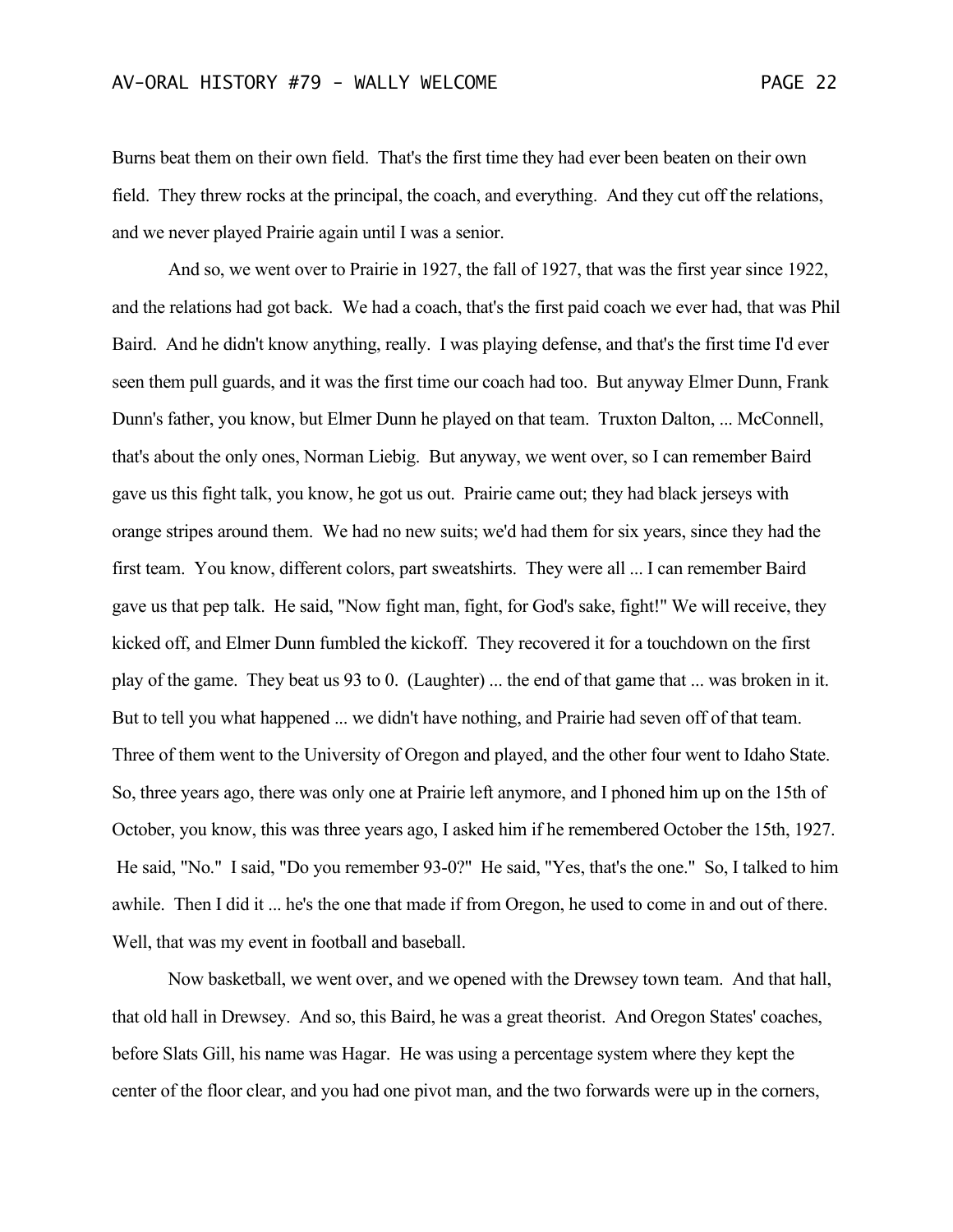and the two guards right back, right off of the key. So, the only thing, theoretically, you kept the center clear, and the pivot man who was George Oltman, you remember him, was to get around one man, he would dribble up. If any one of them would break out, all you had to do was get around that man. There would be someone to pass to; they'd be open. If they didn't, if they didn't come out, he'd dribble right up the floor for a lay in. Well, that hall, the baskets over at Drewsey, I mean that hall the ceiling was low, they lined up in a five man defense, besides that, there wasn't any center clear. They beat us 16 to 12. In that hall we couldn't, they had gaslights in it, and if you looked, you could look right into the gas lights ... So, we said wait until we get them on our own hall, which was called the Oasis. The Oasis is where Duke Troph's place is now, that's where we played basketball. Wait until we get them over here. We did. They beat us four points over here, so that was it. So, I told you about my athletic background.

Now I want to tell you about my academic background. So, the year that I was a sophomore --- when I had gone through grade school we had W. M. Sutton, and if he was ever a tyrant, there was, you know, I mean you marched in; everything was regimented. You marched in, if you talked in line he'd tap that bell, and he motioned you out. You marched in, you marched out, you didn't whisper, and you stayed in. You had assignments in every subject, and you had homework in it. And you better have it or you stayed in until you did get it. He had me out on the floor. I remember one time I was at the blackboard, and I was whispering to someone. He came by like that and slammed my head, you know, against the board, and the board just ... you know. Another time he grabbed me by the shirt, jerked me out of the seat, the buttons just flew.

In particular, one kid still here, I'm not going to tell you his name, he is tall now, he was tall then, and his first name --- He said, "John," he said, "your problems are wrong." He said, "No reason. If you don't know how to work those problems, you come up early before school and I'll show you how to work them." Hand those arithmetic papers in; you have problems every night. When you went in you put them on the desk. John would come in and put his paper on the desk, of course Sutton looked at it. Arithmetic was the first class of the morning. He said, "John, come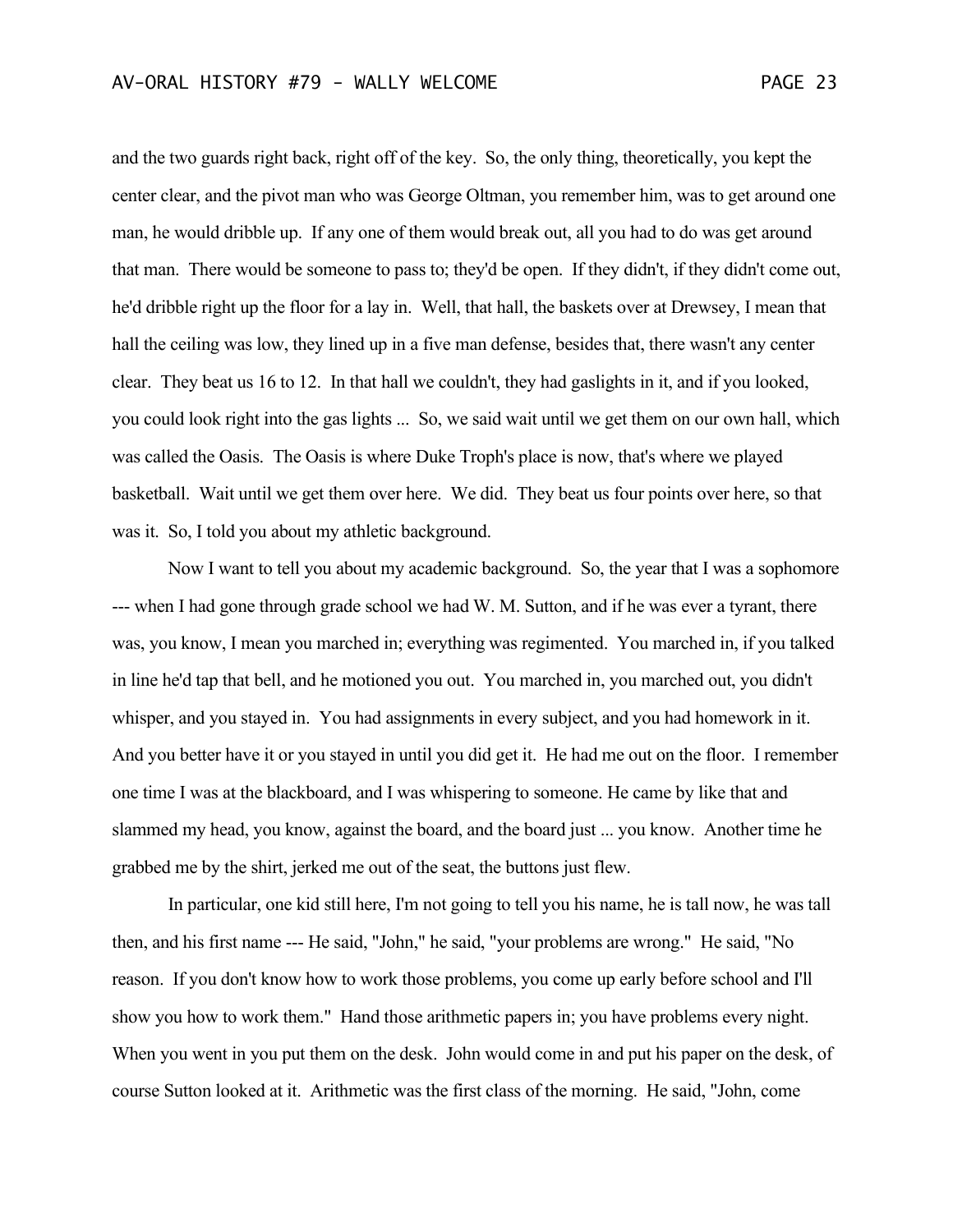here." He went up there, he said, "You had two problems wrong. I told you if you didn't know how to work them to come up, why didn't you?" "Well," he said, "I didn't have the time," he said, "I had some chores to do." And he looked up at him, he was about six feet then, he said, "How tall are you standing up?" He said, "I'm six feet." He said, "How tall are you laying down?" I remember he said, "Don't know, never did measure laying down." Sutton says, "Here is where you're going to measure." He reached up like that and grabbed him, jerked him down on the floor, put his foot on him. Then went on with the class. Then he'd throw his keys at you.

Well after I got into high school, I studied some in grade school, high school, anyway if I didn't have to, after one year

--- My mother, I can still remember that fifty years ago. And we brought the report; my sister had straight A's. She was taking five subjects and she had all A's. My mother, when she looked at mine, I was taking five subjects and I had three flunks, one complete and a conditional. (Laughter) WOMAN: Wally, do you remember that rhyme that George Hibbard told, about Sutton and the Burns Grade School?

WALLY: Oh, I told him that, yeah.

WOMAN: Something about a blackbird, what was that, tell them that one that was good. WALLY: Bobby McConnell, we'd go up, he lived over the hill. You had outside, in history, you had volume eleven, you couldn't check it out. So, if you didn't go up before school you'd stay in at recess and do it, or during the noon hour, or after school. But you had all those different assignments in history to look up. And that's the only, one volume. There wasn't any in the library. Only one volume in the eighth grade classroom. He taught in the eighth grade. So, we'd go up early.

Well, we were up early, and John Sayer was the janitor, and usually he'd open up, you know, he would open up. We came to school, and right on this glass door it had, "Blackbird, blackbird flying south, he had old Sutton in his mouth. And when he found he had a fool, he dropped him in the Burns Public School." ... We had to wait. This Mr. Sayer, we called him Pop,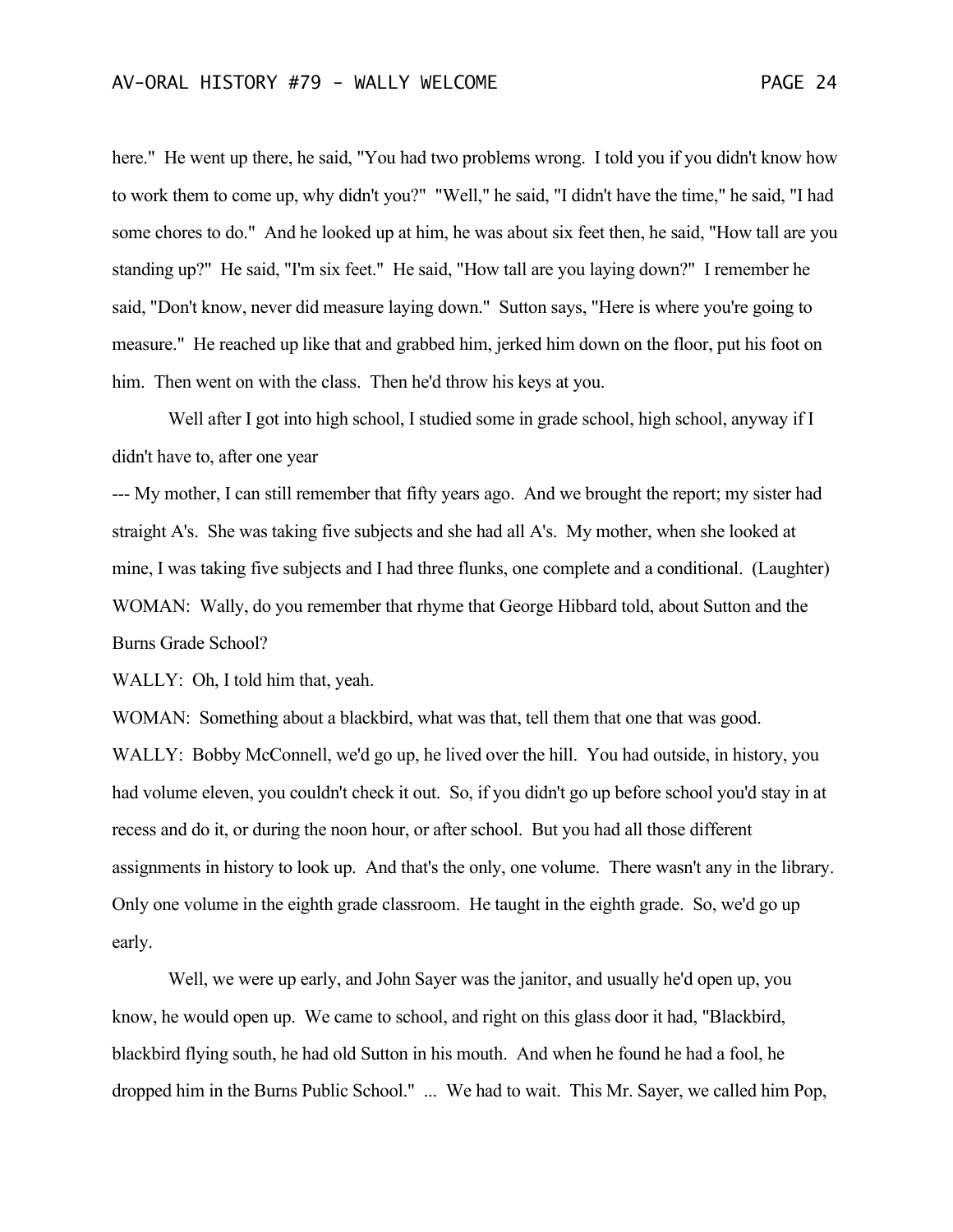he said, "Wait till Mr. Sutton sees that!" I remember Bob and I we were the only ones --- he'll think we did it.

We knew, by the time school was out, we knew who did it, before the day was over. I don't think Sutton ever did know who did it. I remember when Mr. Sutton came up, he looked at it, and at that time John Sayer had gone around to Sutton. He said, "Go get Mr. Sayer and have him take it off." That's all he said. The one that put it on was Philip Cawfield. He'd be the uncle of Red Cawfield. ... That's the one George was telling about.

DORIS: But maybe they need somebody strict like that now, really. Of course, they would end up in jail.

WALLY: I mean he was a little sadistic, though. In athletics we had, you know, the showers didn't work. So, we got a track team up, challenged the freshman, and so we'd wash off with a hose, you know. Water ... and rubbed each other down. He made us quit. And they had a dirt floor, that's when the school, you call grade school, up where the Slater School is. I've got a picture of that at the school, in these pictures here too, I'll show you.

But they made classrooms out of that later. You see they made classrooms out of what they called the gym. The high school didn't have any gym. Where the high school, where the high school is, this church was originally where the high school was at, and that was originally the ... business college. And then in 1904, when they got the high school, where the junior high is now, the Lincoln School, why they had, that was the old grade school built in 1895. I've got a picture of it, which was a windmill, and that's where I went to high school. When the 1912 building was built, that was still a part of the old blackboard. That fifth grade is up in one section of that yet, and they use that, or part of that as a gym. Well then, the grade school went up there in 1912. The high school moved across, that wooden building was built in 1895. And I finished high school in 1928, and the year they tore that down, built the one that's the Slater, or I mean the Lincoln Junior High now. Built that in 1928.

DORIS: Wouldn't he let you hose each other off?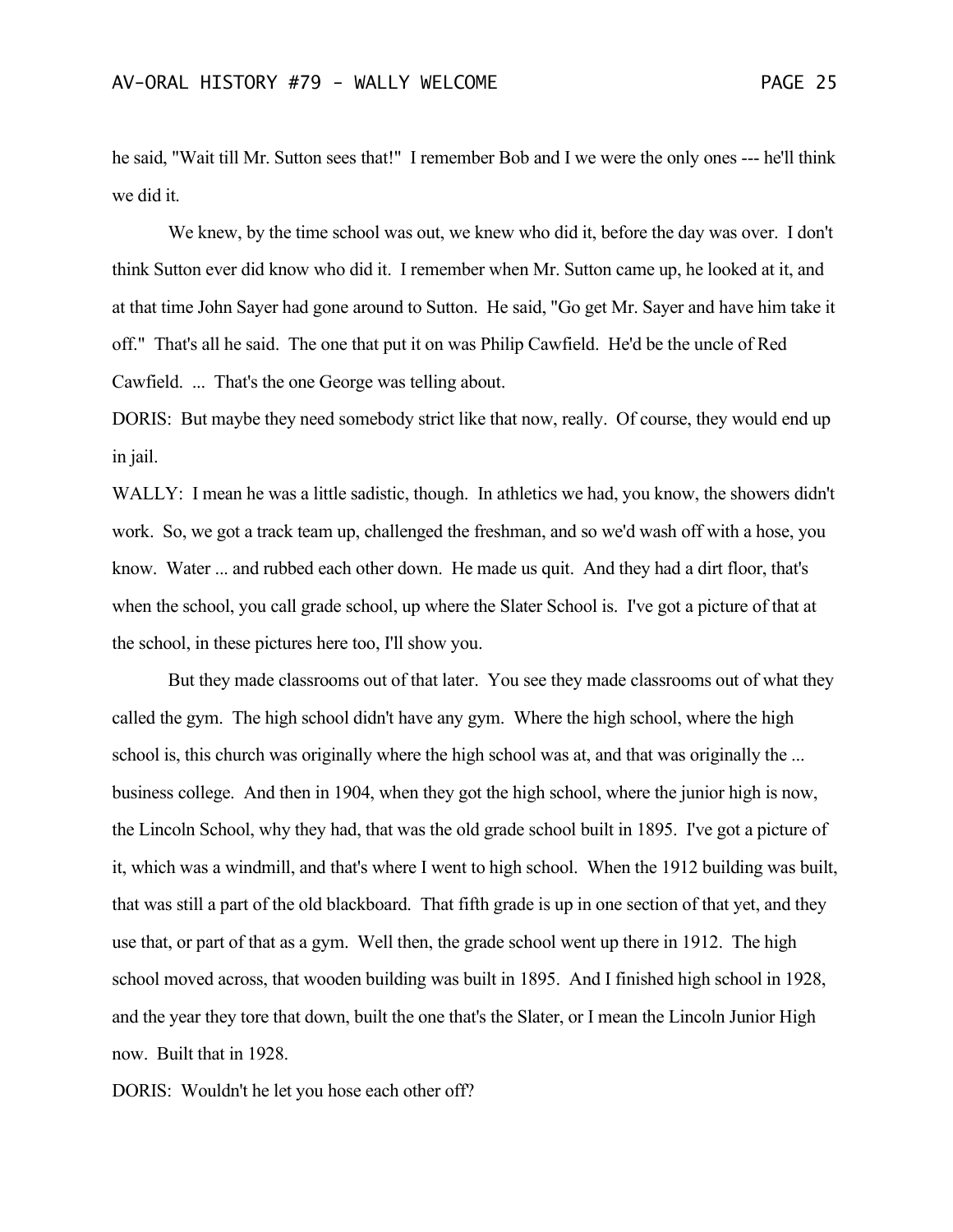## WALLY: Pardon?

DORIS: He wouldn't let you hose each other off?

WALLY: No, he said, it was getting, you know, it was a dirt floor, see. He said it makes it too muddy down there. I didn't get along very good with him. He called me Little Sawed-Off Welcome. I didn't like that. You know Herbert Fawcett?

DORIS: Oh yes.

WALLY: He threw his keys at him. You know he would land those keys, like as far as from here to over where that fireplace is at, and he'd land them right on the desk. You'd have to pick them up and walk back to him. Herbert Fawcett tossed them back to him. But he was a little bit partial; he didn't do it. You know, he threw them back, and he took and threw them back. And he said, "You bring those up like a gentleman." Some he would have jerked out of the seat, you know, some he didn't. Some he would and some he wouldn't. In my class I can only remember two girls that he slapped. He slapped two girls.

WOMAN: How long was he here?

WALLY: He came in 1912, and he left in 1935. ...

WOMAN: That's a long time.

WALLY: He said if I ever get on the school board, he said none of my children will ever go to him, and they didn't. But McDade, when McDade taught out at Harney, and when McDade came in as a principal of the high school, the kids were pretty tough. They didn't have any athletic program. McDade was out of Bowden, Maine, and he worked his way through school. And he played football and baseball at Bowden. And he came out, and he had probably a real high standard in school. ... But McDade came in; he had just come out of World War I as a Chief Petty Officer in the Navy. The last principal they had; they had made it a little rough on him. I think they dunked him under the pump, you know. He got back in January of 1919, and he whipped four of them. One of them hit him with an eraser, and he didn't know which one, so he whipped all four of them. One of them was Burns McGowan, one of them was Polly Thornburg, and one was Bill Terrill.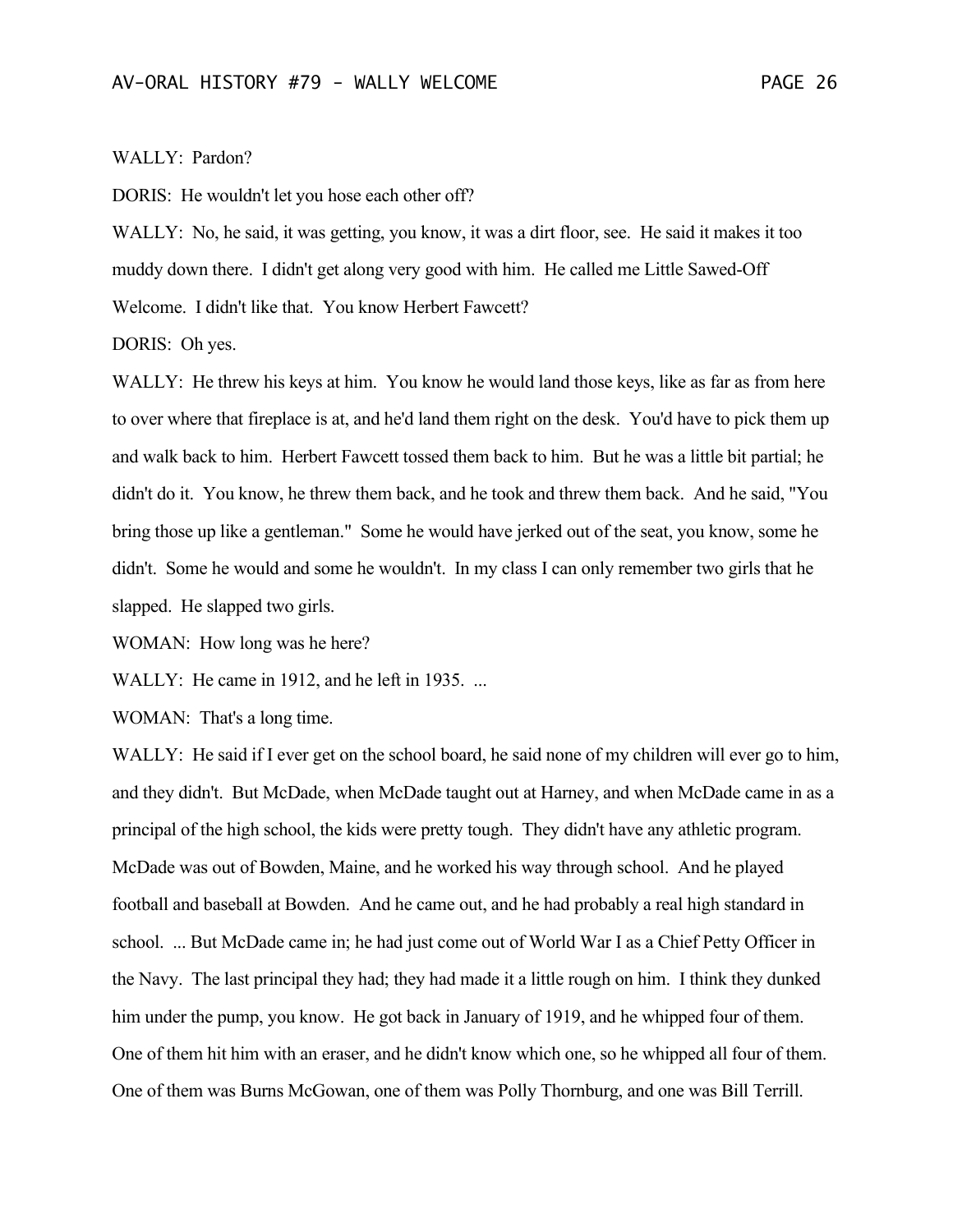Let's see, there was Bill Terrill as one, Burns McGowan, --- Only one you'd know would be Burns McGowan. He whipped all four of them. The way he whipped them, he'd take them one by one in front of the assembly, and he said you've got to do your exercises. Then he'd get another kid, ... show them, go over and touch their toes. And so, he'd do it. ... said, "All you have to do for your punishment, you have to do that six times in front of the assembly, bow down." About the sixth time he had a stove poker, ... and one whack with that poker ...

... and they took it over to Central Oregon and put it on in Prineville and Bend, and they made money and they bought baseball uniforms with it, and he got that baseball ... Next year he got a football team up. And then he coached football, taught debate, got debate out. And they traveled out to Ontario and Vale and debated. And he taught Geometry, and Solid Geometry and Advanced Algebra, Civics and U.S. History, and coached, and was the principal, and debate. And all that he did for nothing. I mean all that he did for nothing.

DORIS: Why don't you get on the school board?

WALLY: So, when he, what happened to him, then it was a county school board, in other words the county court, you know, I mean hired him. The county court hired it. And so, they really wanted to get rid of him over --- he had to take on a little moonshine once in awhile. He was a fighter too. But anyway, why they didn't rehire him, and that's the year, the end of my sophomore year.

But they hired Vanderveer and then he stayed one year, then they hired Merle Bennett. But after they fired McDade he went down to Journal Juniors in Portland and became the head of it in that program, the Journal Juniors. He stayed there until he died.

Any questions or anything? Anything you're interested in about the town if I can answer I'd be glad to try.

WOMAN: I've got one.

WALLY: All right.

WOMAN: I haven't been here very long, but I've heard a lot of people talking about a tunnel that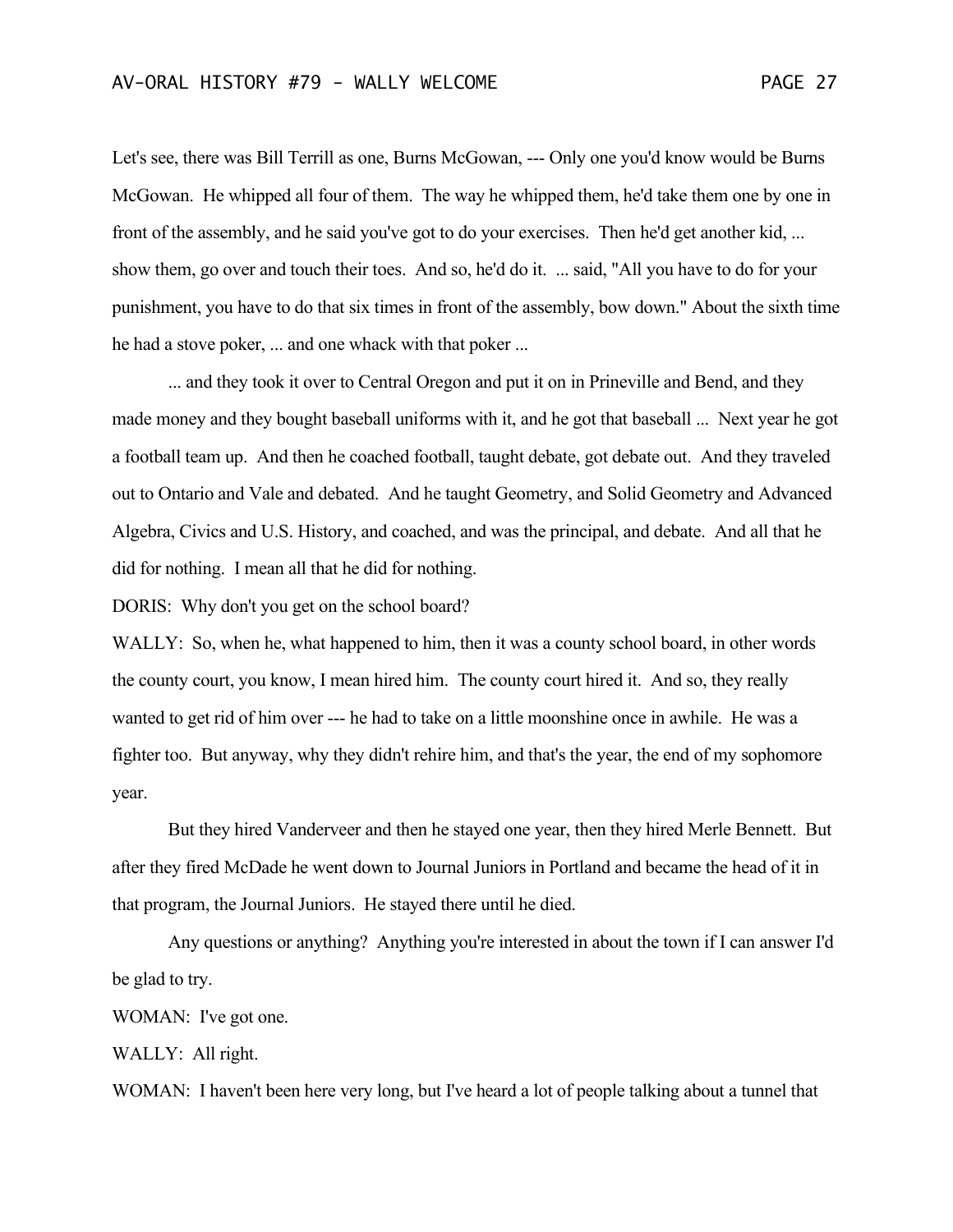goes from underneath Ray Cole's, across town, comes out at the ---

WALLY: That was Locher's. That don't, but that was --- the Locher, Paul Locher had a hall, but there is a picture of that, it was right back of, well it would be right straight north of Cole Motors there. The house, this hall joined right on to it, and he had a brewery. That house was torn down about, oh, I don't know, maybe within the last 10 years. But that hall burned down in 1913. It faced Main Street. But he had that just hewn into the rock where he kept his beer cold, he had that brewery. And that used to be --- you go right up on that house, between that and where the Ray Cole Motors property was then, onto the street. It was right in there where you are now, right south of Daltons, you know, where that street goes down there.

WOMAN: It doesn't go clear over into the Memorial Field? Somebody said it went clear over to Memorial ---

WALLY: Doesn't go in the street, no doesn't go over to main street. I mean after --- that house used to go right into that. He had it hewn in. He was the one also --- you've heard talk about the Castle, and there were all kinds of stories about it; that he built ... after the hall burned down. He built that out past the warm springs. I don't know who lives out there now.

DORIS: It belongs to Marge ...

WALLY: Oh, does it? Well, anyway he had a, we'd go out there, and there was a warm spring, I mean he called it his bathtubs. It was about, oh maybe as far as from here to the wall, about how long it was, and about that wide. But that wasn't anything like his hall out there; he had just a conglomeration of multiple ... rooms. And not many of them put together very good. Then up on the hill he had hewn into the rock, Kaiser Wilhelm, and Von Hindenburg. I think those were destroyed, I'd have to go up and see, but he had them cut right into that rock. They were ... he was a worker, you know, all right.

WOMAN: Well, part of those are still there, I think, or they were a few years ago.

WALLY: Are they still there?

WOMAN: Yeah, part of them, because Matt and Mark went out there and found them.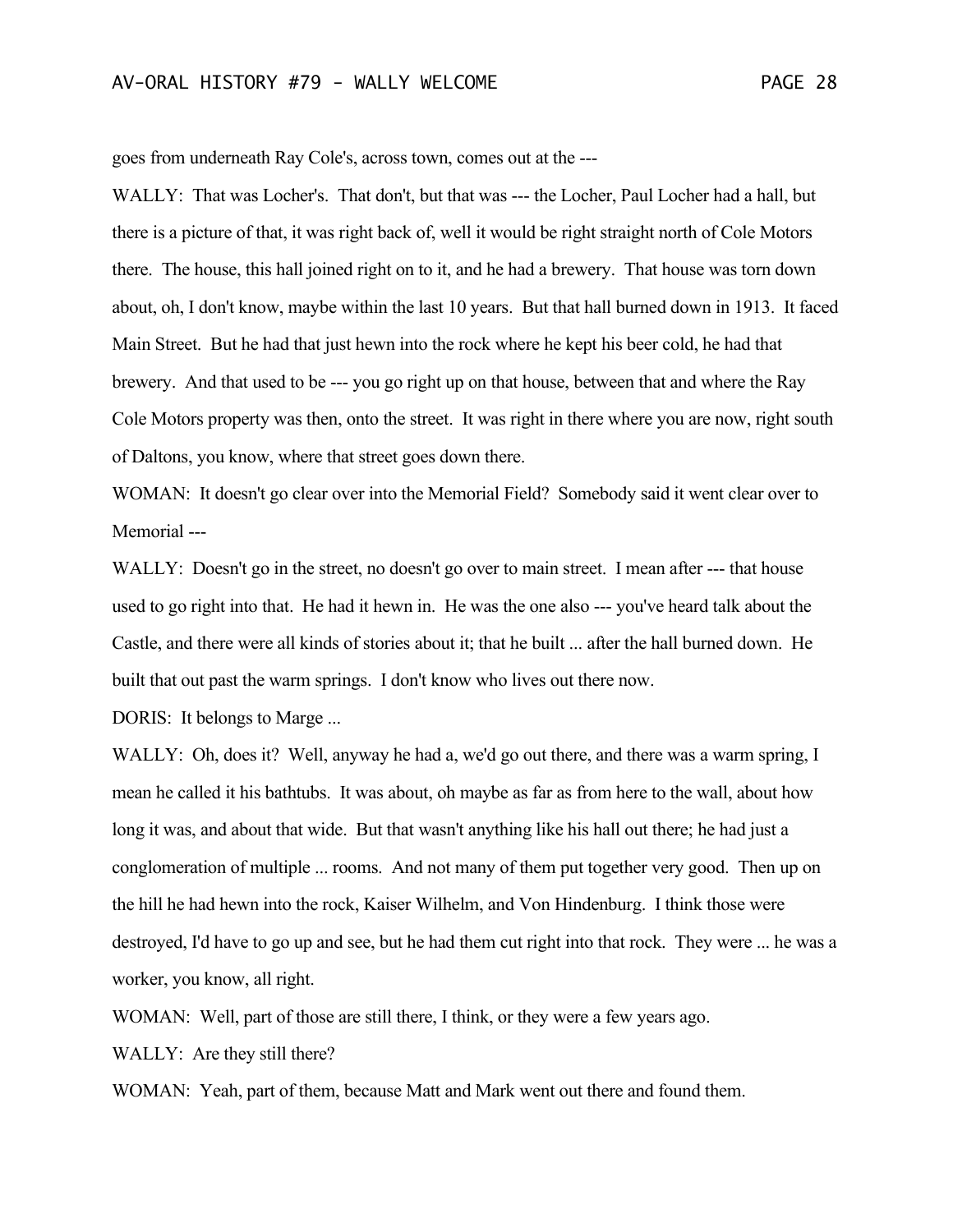WALLY: I haven't been out there for years. Anyway, that's where they were. He did that in 19---, all that after the ... in 1913. Anyway ... It was different, the hall up here, why they used to hold their commencements in that hall, and they had dances in it, and they played basketball in it. You couldn't do anything ... that he had out here. You just start wandering around with no particular pattern. Then you could go out, and it wasn't finished. Someone from Bend almost fell through it, you know. Fell right on down through that, one year.

PAT REVAK: Didn't he have a tunnel dug from that over to the hillside?

WALLY: Did he have what?

PAT: Did he have a tunnel dug from that castle over to the other side?

WALLY: Never did see it.

PAT: Well, that's what we heard, you know, growing up through the years.

WALLY: It was finished about; well it never was finished. He built it in the teens. I think the first time I was ever out there was maybe 1918. But there wasn't any tunnel coming in. Or I never did see any, or we didn't know anything about --- I think there probably wasn't. ... go out there and swim in that artesian well, or that was a bathtub really. Had that big ... I remember a time I went out there, had sagebrush in it, and was stirring it around. Said he made ...

WOMAN: Wally, other people might know this already, but what's, I've often wondered what that little structure, that little cabin there on Court Street, I think it is, just ---

WALLY: On Court Street, you say? Oh, you mean right on Main Street?

WOMAN: Uh huh, on the corner there.

WALLY: Yeah, that was built later, that was built in about, by Ruby Vickers; Vickers owned that. And let's see, they built that, she finished that in about 1938. That's nothing new, it was an older house, but it was remodeled.

DORIS: You mean the house or the little cabin?

WALLY: The little cabin. The oldest building on Main Street is Brown's up there, Alfred Brown's there. That's the oldest on Main Street.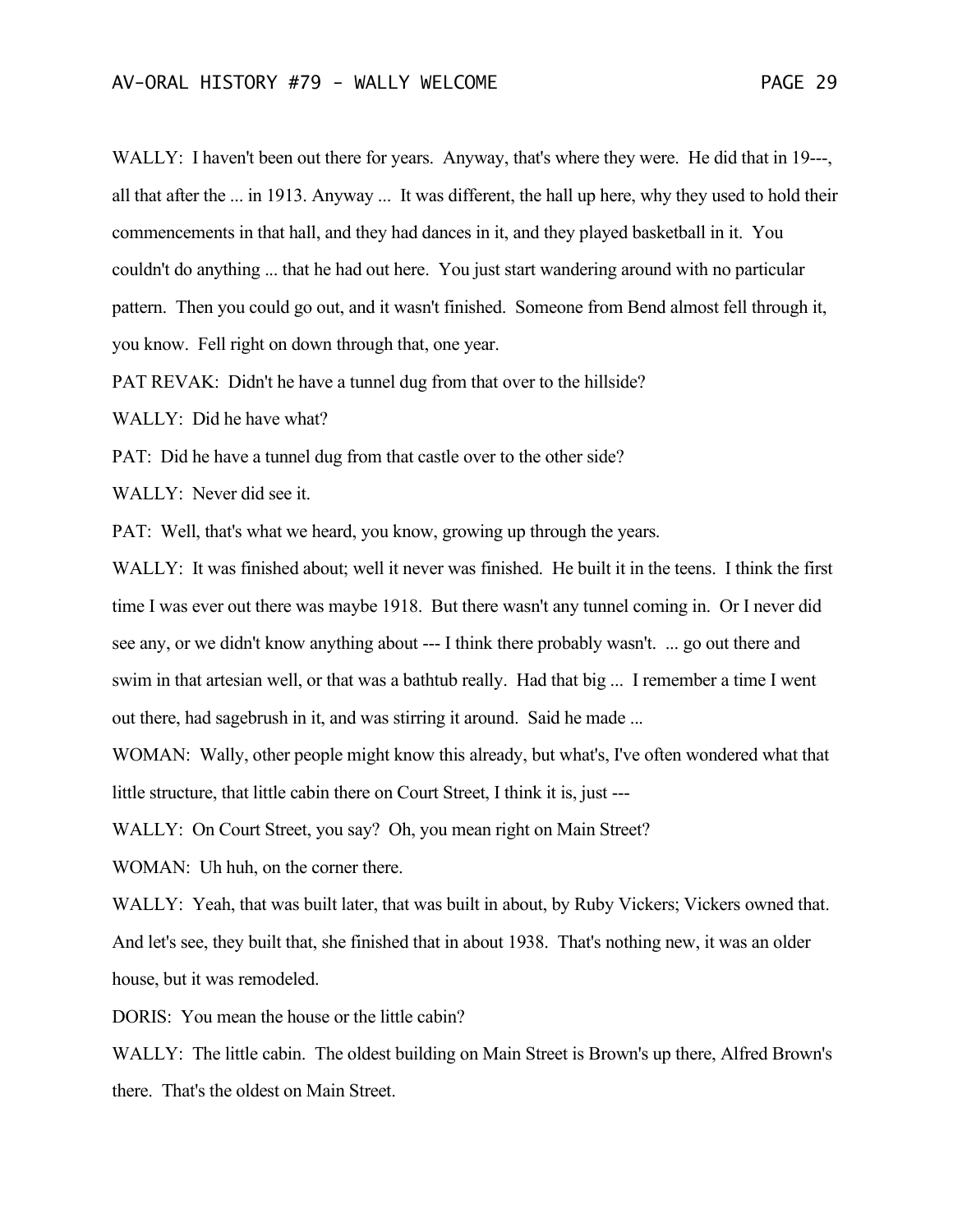WOMAN: I have another question. Do you know how long Pat Donegan was blacksmith at "P" Ranch?

WALLY: Oh, he came later. He came up from, with Judd Wise, when the, the time Swift had it in the mid-teens. He was a blacksmith under Judd Wise. I remember he brought Tebo home to dinner. You've probably all heard of Tebo. ... He brought him to dinner in 1922, and he was a Mexican, you know, tall and slender and a real good entertainer. He did a lot of card tricks for us. And he told me, he said, "I can do something you can't do." And I said, "What's that?" He said, "You go get a broom and I'll show you." And he held this broom out like this and he jumped over it. And he was 66 years old then, in 1922. Tebo, Prim Ortega was his name.

DORIS: Oh, oh.

WALLY: He's the one that told all the wild stories, you know.

PAT: What year was it, Wally, when the hotel burned down there where Smyth's Market is now? WALLY: Welcome Hotel?

PAT: Yeah.

WALLY: That burned down on July 15, 1937. That covered the whole block.

PAT: Yeah. I can remember, I was just a little tiny kid, but that was big. Did they ever know what caused it?

WALLY: No, they never did. I remember I got up and looked out the window of the house at 4 o'clock in the morning, I went back to bed. I thought I ought to be up. I got up at seven, and the whole thing was on fire.

WOMAN: How do you remember all these dates? I can't remember what happened two years ago. PAT: He can tell me when I graduated from the eighth grade, and I can't remember.

WALLY: That hotel was built by my uncle, and they lost it. They were financed by the Gardenia Loan Company, and they went broke in 1929. And Barnes took it over, I'm going to show you the picture of the ... And Barnes had all that; took options on that land. My Aunt, Levens is my uncle. Owned all the ... the ranch that Pat Culp's on. They owned it clear on over to the golf course, to the